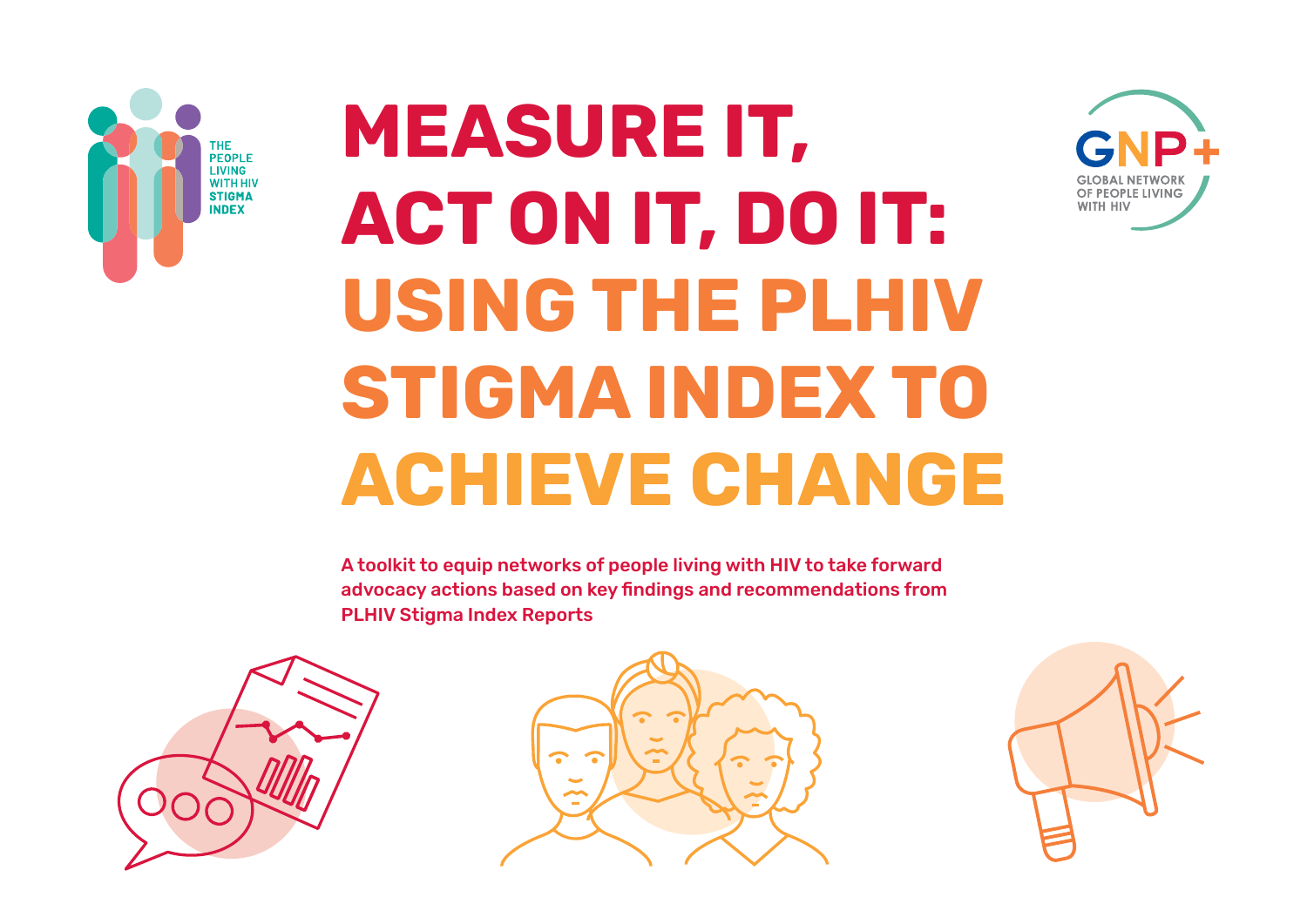**Contents**

| Abbreviations and acronyms                         | 3  |
|----------------------------------------------------|----|
| <b>Introduction: Knowledge = power</b>             | 5  |
| Why this advocacy toolkit?                         | 5  |
| What do we mean by advocacy?                       | 6  |
| <b>Toolkit overview</b>                            | 7  |
| <b>Stage 1: What needs to change?</b>              | 8  |
| <b>Step 1: Review findings and recommendations</b> | 9  |
| Tool 1: Prioritisation grid                        | 11 |
| <b>Step 2: Convene</b>                             | 14 |
| Tool 2: Outline agenda and facilitation notes      | 15 |
| <b>Stage 2: Who can make that change?</b>          | 17 |
| <b>Step 3: Map opportunities and targets</b>       | 18 |
| Tool 3: Using the human rights system              | 19 |
| Step 4: Plan                                       | 23 |
| Tool 4: Sample advocacy budget                     | 23 |
| Tool 5: Advocacy plan template                     | 24 |
| <b>Further reading</b>                             | 28 |

#### **Acknowledgements**

Writing and editing: Rebekah Webb, Pim Looze and Omar Syarif

With contributions and support from the All Ukrainian PLHIV Network, International Community of Women Living with HIV (ICW), National Forum of People Living with HIV/AIDS Networks in Uganda (NAFOPHANU), Uganda Network of Young People Living with HIV & AIDS (UNYPA), Vietnam Network of People Living with HIV (VNP+) and Zimbabwe National Network of People Living with HIV (ZNNP+).

With sincere thanks to the Joint United Nations Programme on HIV and AIDS (UNAIDS) for their technical and financial support for PLHIV Stigma Index programme.

Published by: Global Network of People Living with HIV (GNP+) 2020

Suggested citation: GNP+. 2020. Measure it, act on it, do it: Using The PLHIV Stigma Index to achieve change © 2020 Global Network of People Living with HIV (GNP+)

Some rights reserved: This document may be freely shared, copied, translated, reviewed and distributed, in part or in whole, but not for sale or use in conjunction with commercial purposes. Only authorised translation, adaptation and reprints may bear the emblem of GNP+.

Design: Jane Shepherd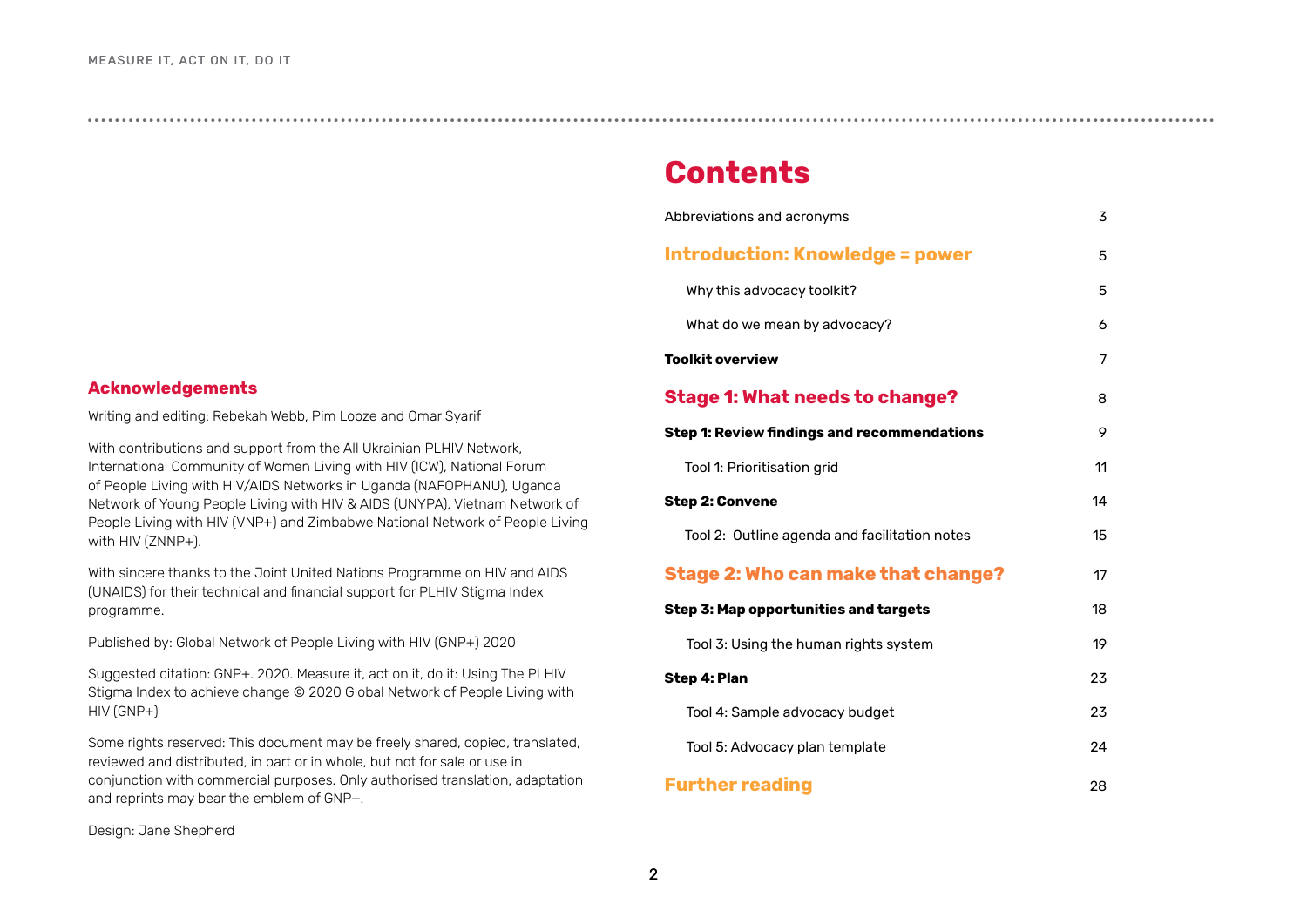#### <span id="page-2-0"></span>**Abbreviations and acronyms**

| <b>ACWC</b>     | ASEAN Commission for the Promotion and Protection of the Rights  |
|-----------------|------------------------------------------------------------------|
|                 | of Women and Children                                            |
| <b>ACMW</b>     | ASEAN Committee on the Implementation of the ASEAN Declaration   |
|                 | on the Protection and Promotion of the Rights of Migrant Workers |
| <b>AICHR</b>    | ASEAN Inter-governmental Commission on Human Rights              |
| ARASA           | AIDS and Rights Alliance for Southern Africa                     |
| ASEAN           | Association of Southeast Asian Nations                           |
| CAB             | Community advisory boards                                        |
| <b>CESCR</b>    | Committee on Economic, Social and Cultural Rights                |
| <b>CEDAW</b>    | Commission on the Elimination of Discrimination against Women    |
| <b>CRC</b>      | Commission on the Rights of the Child                            |
| CS <sub>O</sub> | Civil society organisation                                       |
| <b>GIPA</b>     | Greater Involvement of People living with HIV and AIDS           |
| GNP+            | Global Network of People Living with HIV                         |
| <b>IACHR</b>    | Inter-American Commission on Human Rights                        |
| <b>ICW</b>      | International Community of Women Living with HIV                 |
| ILO             | International Labour Organization                                |
| <b>LGBTI</b>    | Lesbian, gay, bisexual, transgender and intersex                 |

| NAFOPHANU     | National Forum of People Living with HIV/AIDS Networks in Uganda |
|---------------|------------------------------------------------------------------|
| NGO           | Non-governmental organisation                                    |
| 0AS           | Organization of American States                                  |
| <b>OHCHR</b>  | Human Rights Committee                                           |
| <b>PLHIV</b>  | People living with HIV                                           |
| PWN-USA       | Positive Women's Network-USA                                     |
| <b>SALC</b>   | Southern Africa Litigation Centre                                |
| UN.           | United Nations                                                   |
| <b>UNAIDS</b> | Joint United Nations Programme on HIV and AIDS                   |
| <b>UNDP</b>   | United Nations Development Programme                             |
| <b>UNESCO</b> | United Nations Educational, Scientific and Cultural Organization |
| <b>UNFPA</b>  | United Nations Population Fund                                   |
| <b>UNYPA</b>  | Uganda Network of Young People Living with HIV & AIDS            |
| <b>UPR</b>    | Universal Periodic Review                                        |
| <b>VAAC</b>   | Vietnamese Authority of AIDS Control                             |
| VNP+          | Vietnam Network of People Living with HIV                        |
| ZNNP+         | Zimbabwe National Network of People Living with HIV              |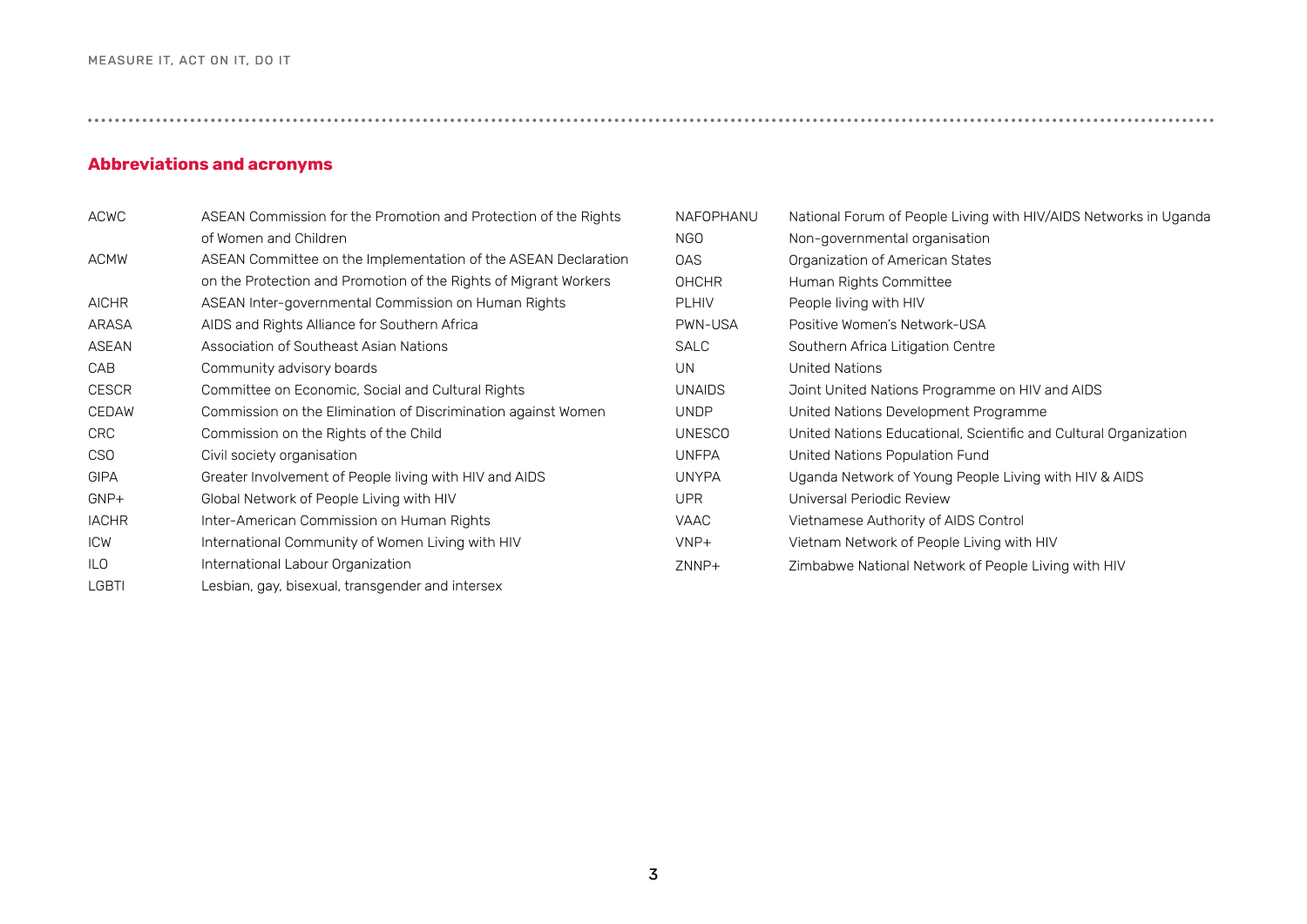

## ADVOCACY = EDUCATION + ACTION!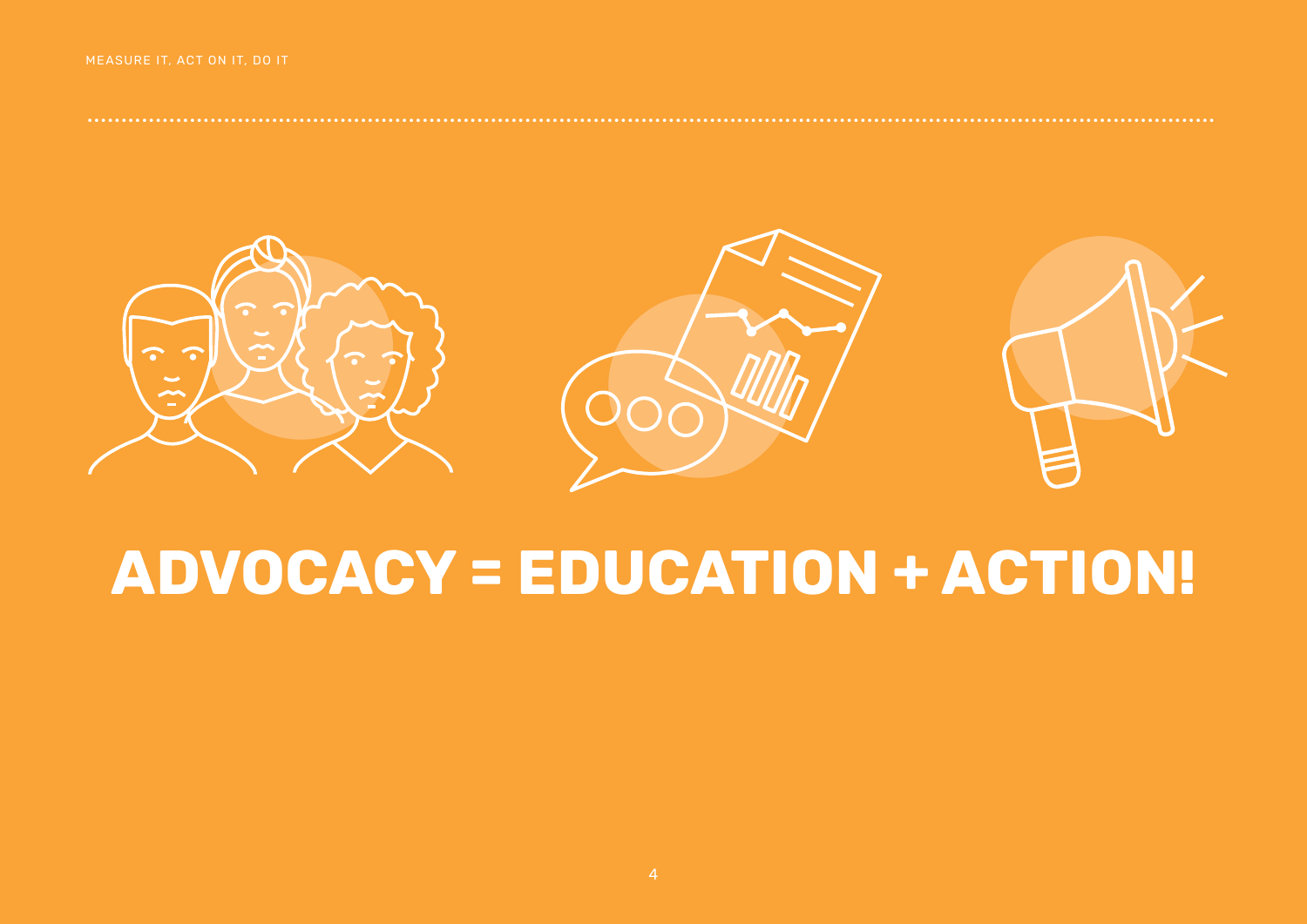## **Introduction: Knowledge = power**

Stigma and discrimination against people living with HIV is often talked about, but usually left out of HIV programming and policy. It is thought of as a hazy, intangible thing that is hard to quantify and address. Decision-makers prefer dealing with simple numbers – how many tested, treated and virally suppressed – rather than feelings and social attitudes. Reports of poor treatment are often dismissed as one-off stories or rumours. In addition, people living with HIV often feel too ashamed to report experiences of discrimination against them. Yet without addressing HIV-related stigma and discrimination, the world will not achieve the goal of ending AIDS as a public health threat by 2030.

The People Living with HIV (PLHIV) Stigma Index is a standardised tool to gather evidence on how stigma and discrimination impacts the lives of people living with HIV. It was developed to provide much-needed data and evidence that could be used to advocate for the rights of people living with HIV. Importantly, it was designed to be used by and for people living with HIV and was created to reflect and support the Greater Involvement of People living with HIV and AIDS (GIPA) principle, where PLHIV networks are empowered to lead the whole implementation of the study. The updated and strengthened PLHIV Stigma Index 2.0 (2018) reflects the latest context in the HIV response globally and has now been completed in 10 countries as per March 2020.

For over a decade, the PLHIV Stigma Index has been a catalyst for change in over 100 countries around the world and the results and recommendations used in evidence-driven

advocacy at all levels of the HIV response. National networks of people living with HIV are using Stigma Index Reports creatively in a variety of ways – as a tool for fundraising, community education and anti-stigma campaigns.

PLHIV Stigma Index Reports are already guiding changes to HIV service delivery and informing national health legislation and treatment policy. However, to date they have not been used as fully as they could have been to challenge wider societal and legal norms, or to tackle institutionalised discrimination in the areas of education, workplaces or the justice system.

#### **Why this advocacy toolkit?**

The purpose of this advocacy toolkit is to complement and strengthen ongoing work by supporting community advocates to develop advocacy strategies that target discriminatory policies and practices head-on, take ownership

<span id="page-4-0"></span>

of the advocacy agenda, demand their rights and hold those in power to account.

Specifically, the toolkit has been developed to:

- Provide a set of practical tools that support community advocates to take concrete steps to turn the data and key findings of PLHIV Stigma Index Reports into practical advocacy actions
- Help networks of people living with HIV to identify and take forward advocacy actions based on the key findings and recommendations from PLHIV Stigma Index Reports
- Support Stigma Index teams who are at the data analysis stage of the project or who are in the process of developing reports
- Build the capacity of advocates to use data on stigma to make a case for change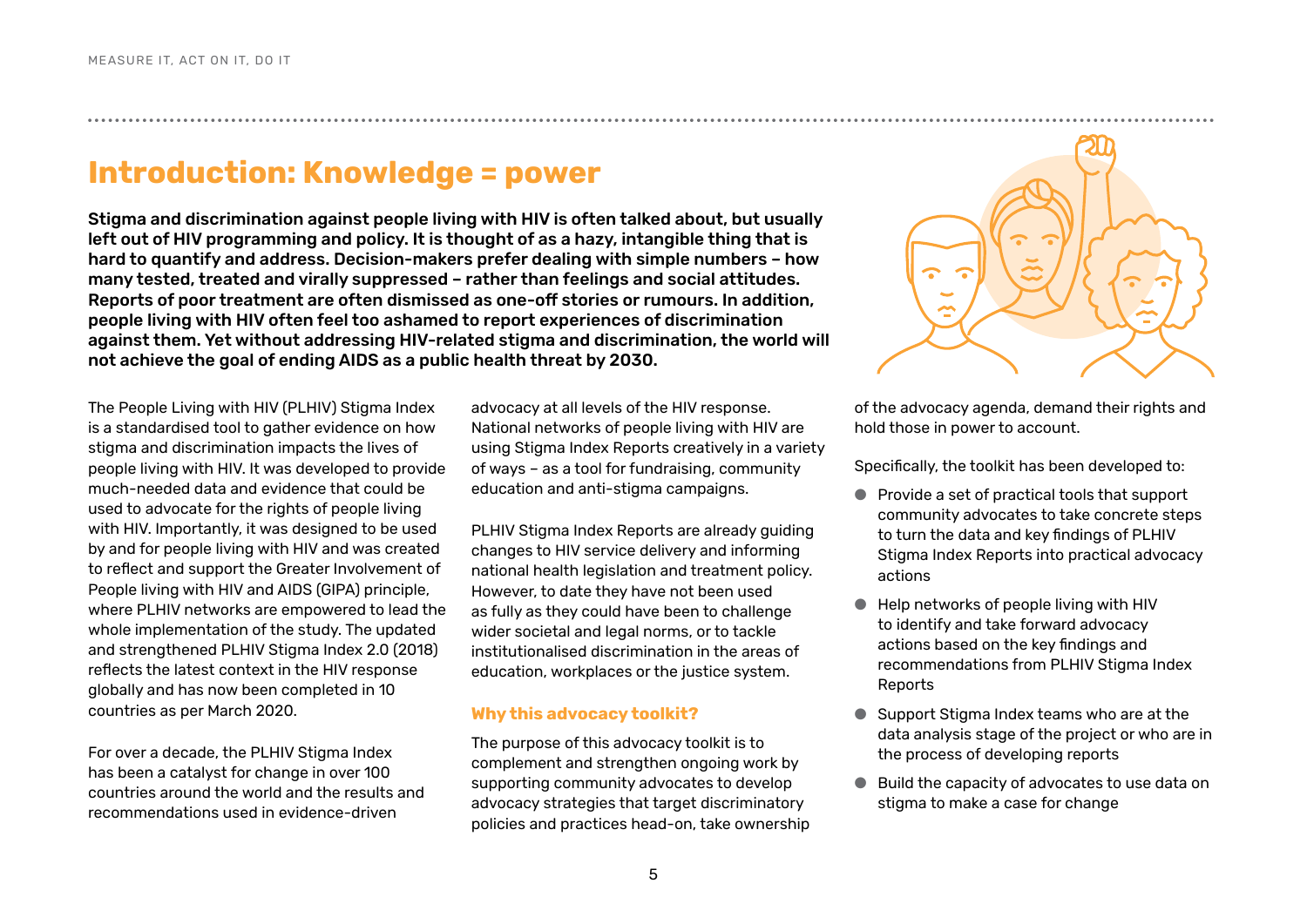<span id="page-5-0"></span>

#### KEY DEFINITIONS

**HIV-related stigma** is when someone, for example a family member, employer, doctor, or someone you know from work or church views you in a negative way or holds unfair or negative beliefs about you based on your HIV status. Self-stigma is also when you have these negative views or beliefs about yourself.

**Discrimination** is when someone treats you unfairly based on those negative and unfair views and beliefs.

**Intersectional discrimination** refers to the fact that people living with HIV also experience stigma and discrimination because of groups they belong to, ways they self-identify and things they do. Prejudices such as racism, sexism, homophobia and transphobia all play a role in the worldwide HIV epidemic. The PLHIV Stigma Index 2.0 has been designed to capture the multiple and intersecting layers of stigma and discrimination faced by sex workers, lesbian, bisexual, gay, transgender and intersex (LBGTI) people, and people who use drugs.

#### **What do we mean by advocacy?**

Advocacy is a broad term used to refer to many kinds of activities carried out by community organisations and networks that aim to raise awareness and bring social change. An 'advocacy group' is an organised collection of people who use facts, the media and messaging to educate decision-makers and the public.

In this toolkit we focus on advocacy activities that are specifically aimed at changing laws, policy and practice by influencing government officials and those in positions of power. To achieve this, a range of familiar strategies may be needed, such as working with the media, building networks, awarenessraising, holding demonstrations and shifting public opinion. These will support approaches such as engaging directly with parliamentarians and government officials, participating in policymaking bodies and submitting evidence to public consultations and national human rights bodies.

To be successful, a PLHIV Stigma Index advocacy strategy must directly address discrimination by and within political, economic, and social institutions, as much as seek to reduce stigma within the community. It begins by asking, 'what needs to change at the legal and policy level, and who has the power to make those changes'? The end goal of the advocacy strategy must be to challenge harmful policies, laws and practices that enable or promote discrimination. To achieve this, community initiatives must be complemented by targeted advocacy.

Advocacy can have short, medium or long-term goals and continually evolves with the ever-changing world. To be effective, ongoing advocacy capacity and resources will be needed over several years. This toolkit focuses on how to kick-start that process.

#### EXAMPLE OF A TWIN-TRACK APPROACH

A PLHIV Stigma Index Report reveals that people living with HIV are being arrested and taken to court on charges related to their HIV status. Community networks respond to this by setting up legal support services. However, advocacy strategies must also include efforts to repeal or reform harmful HIV criminalisation laws and strengthen legal frameworks that protect the rights of people living with HIV. Legal aid on its own will not change the situation. A twin-track approach of providing support while also tackling the root cause of the problem is a more effective solution.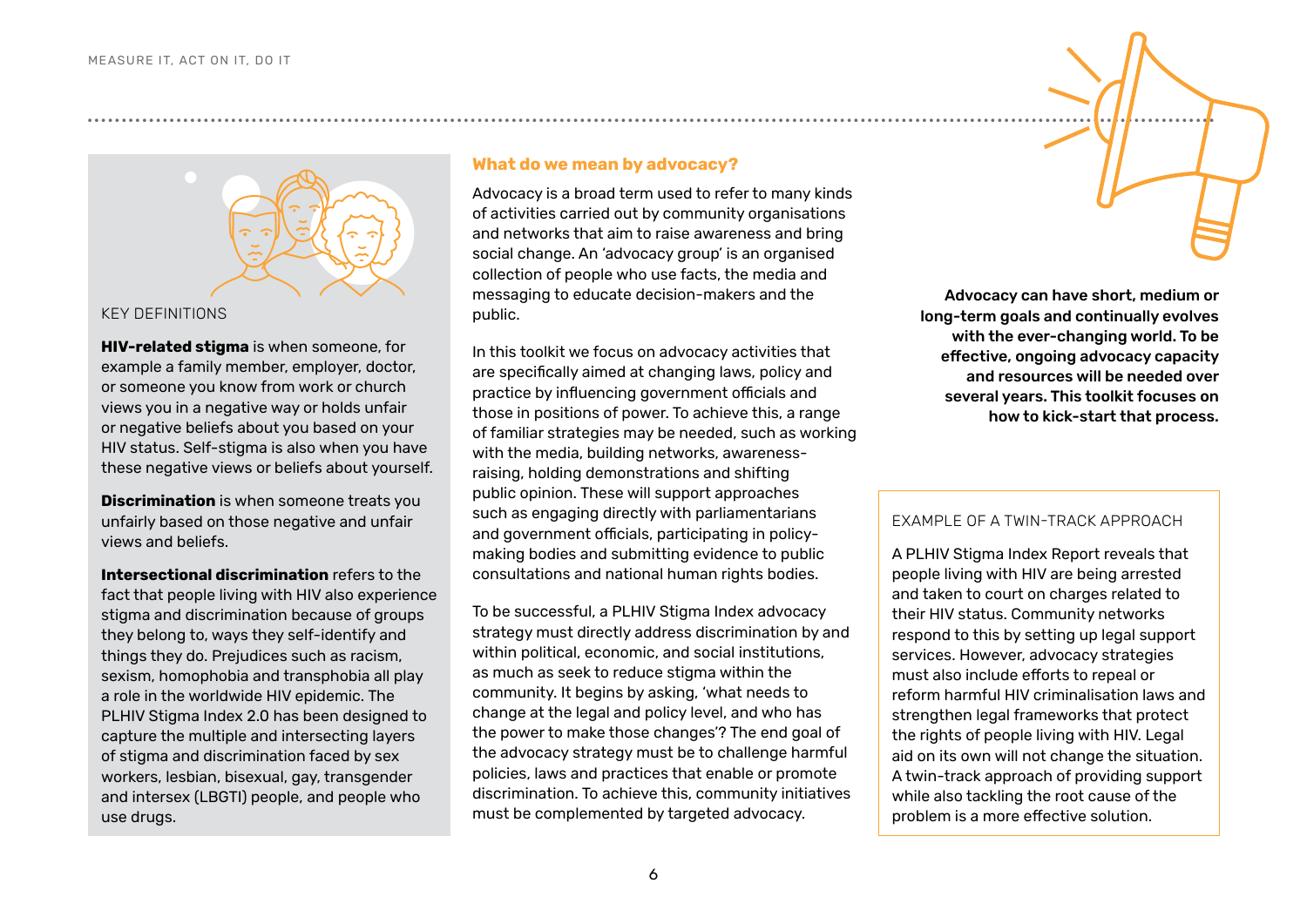## <span id="page-6-0"></span>**Toolkit overview**

Advocacy requires both education and action. To be effective, advocacy needs to be based on good evidence, and those in power need to be educated about why change is needed. PLHIV Stigma Index Reports provide the material for the first stage in the process, identifying what needs to change. The second stage is to find out who can make that change.

| <b>Timings</b>                         | <b>Overview</b>                               | <b>Tools</b>                                                                       |
|----------------------------------------|-----------------------------------------------|------------------------------------------------------------------------------------|
|                                        | Stage 1: What needs to change?                |                                                                                    |
| $1-2$ days                             | Step 1: Review findings and<br>recommendation | Tool 1: Prioritisation grid<br>Tool 5: Advocacy plan template                      |
| 2 days including a<br>half-day meeting | Step 2: Convene                               | Tool 2: Meeting agenda and<br>facilitation notes<br>Tool 5: Advocacy plan template |
|                                        | Stage 2: Who can make that change?            |                                                                                    |
| 1-2 days                               | Step 3: Map opportunities and targets         | Tool 3: Using the human rights<br>system<br>Tool 5: Advocacy plan template         |
| 1 day                                  | Step 4: Plan                                  | Tool 4: Advocacy budget template<br>Tool 5: Advocacy plan template                 |









## **Review**

What needs to change?

## **Convene**

What are the most urgent issues to address?

Who are your partners and allies?

## **Map**

,我们也不能在我们的,我们也不能在我们的,我们还不能在我们的,我们还不能在我们的,我们还不能在我们的,我们还不能在我们的,我们还不能在我们的,我们还不能在我们的,

● ● ● ● ● ● ● ● ● What are the key opportunities, targets and goals?

### **Plan**

What are the key dates, activities and costs?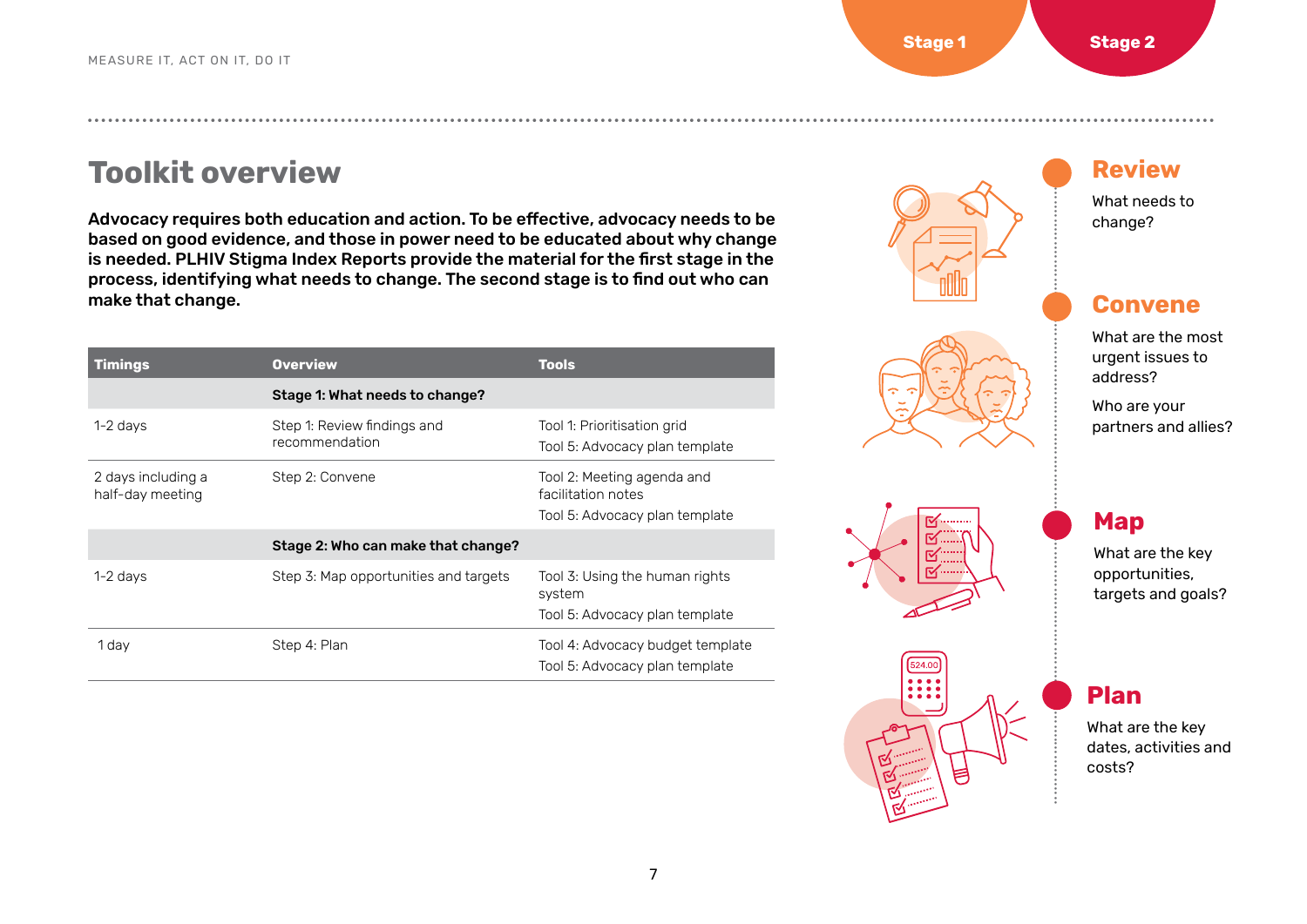# <span id="page-7-0"></span>**STAGE 1: WHAT NEEDS TO CHANGE?**



In this stage you will review PLHIV Stigma Index findings and recommendations and then convene a review meeting with a PLHIV Stigma Index partnership team to prioritise the advocacy actions to focus on.

Step 1: Review findings and recommendations

Step 2: Convene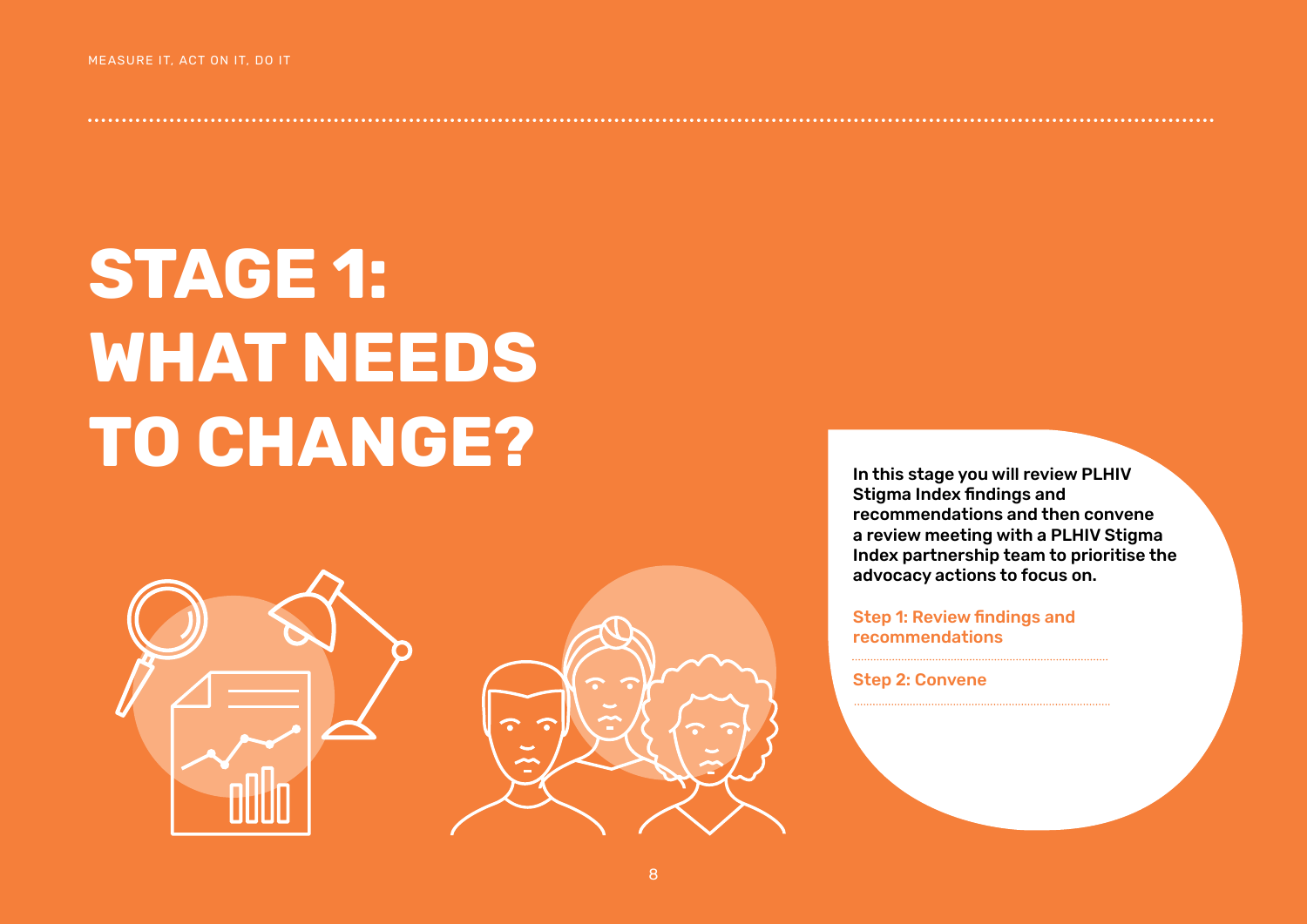## **Step 1: Review findings and recommendations**

#### Estimated time

This work will take 1-2 days to complete.

#### About this step

Step 1 begins with a review of the evidence you have about the discrimination of people living with HIV from the most recent PLHIV Stigma Index Report, its key findings and recommendations. *Tool 1: Prioritisation grid* provides a template for this activity.

#### Who should do this?

It is best to not assign this task to an external consultant or to one person but to work on it as a group in order to share reflections and ideas.

#### **Materials**

- Recent PLHIV Stigma Index Report or past reports
- *[Tool 1: Prioritisation grid](#page-10-0)*
- *[Tool 5: Advocacy plan template](#page-23-0)*

One of the best places to start is to look at the report recommendations. These are sometimes grouped by the target audience, for example 'Recommendations for government' or 'Recommendations for policymakers'. Calling on decisionmakers to implement these recommendations can form a strong part of your advocacy strategy and messaging.



Even if you don't have a recent report, you can use past reports and the most recent data you have.

If you don't find the data you need contained in the report, you can ask the research team for more information.

#### Make a list of the recommendations that explicitly refer to

<u>, personalisering y personalisering y personalisering y personalisering and the second second second second second</u>

discrimination. Enter these into the relevant sections of *Tool 5: Advocacy plan template*.

Example of a recommendation that relates directly to discrimination: *Specific measures are also needed to increase the confidentiality of test results; healthcare workers in particular need to ensure that results are not disclosed. (Vietnam, 2015)*

Example of a recommendation that does not relate directly to discrimination: *Different communities have diverse needs, which require customised responses (Dominican Republic, 2019)*

Next, review the key findings in the main body of the report that relate to discrimination and enter them into the appropriate sections of *Tool 5: Advocacy plan template*. These will flag up where there were significant numbers of people reporting discrimination in these areas, or other significant findings.

The PLHIV Stigma Index 2.0 Questionnaire contains 18 questions or 'data-points' that can be used as evidence of discrimination in the justice system, the workplace, education and healthcare settings. For example, Section B is useful for providing evidence to law enforcement agencies, the police and the judiciary to raise concerns around disclosure, mandatory testing in detention and HIV criminalisation. Throughout the Index are also a set of questions relating to employment (Section C Q16(i) and (j), Section D Q19(c), Section E Q24, Section F Q48(b)) that are useful for working with employment bodies, trade

<span id="page-8-0"></span>● ● ● ● ● ● ● ● ● ● ● ● ● ● ● ● ● ● ● ● ● ● ● ● ● ● ● ● ● ● ● ● ● ● ● ● ● ● ● ● ● ● ● ● ● ● ● ● ● ● ● ● ● ● ● ● ● ● ● ● ● ● ● ● ● ● ● ● ● ● ● ● ● ● ● ● ● ● ● ● ● ● ● ● ● ● ● ● ● ● ● ● ● ● ● ● ● ● ● ● ● ● ● ● ● ● ● ● ● ● ● ● ● ● ● ● ● ● ● ● ● ● ● ● ● ● ● ● ● ● ● ● ● ● ● ● ● ● ● ● ● ● ● ● ● ● ● ● ● ● ● ● ● ● ● ● ● ● ● ● ● ● ● ● ●

**1 2 3**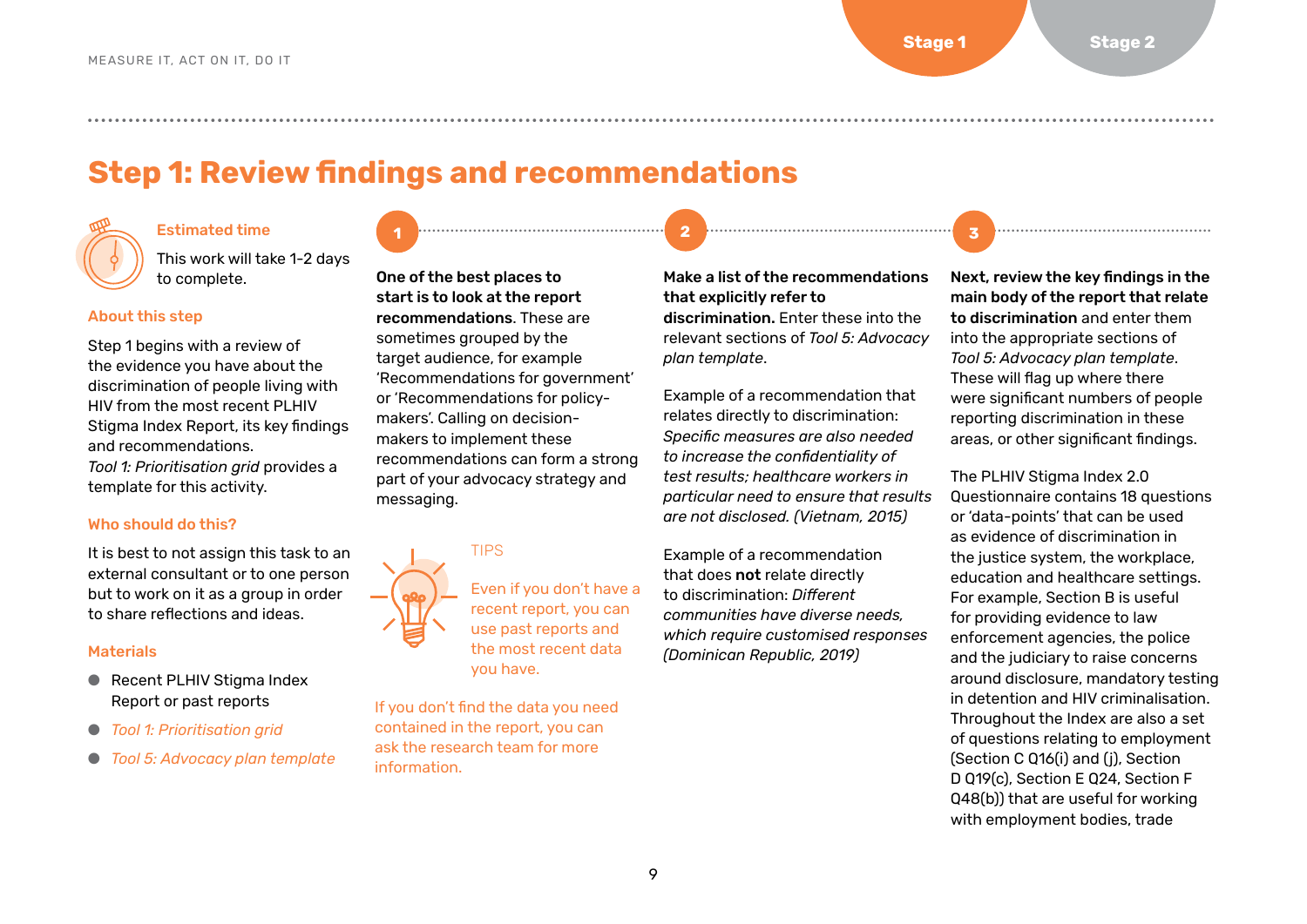unions and training colleges. Section E focuses on interactions with healthcare services, providing key data on a range of human rights topics including mandatory testing, discriminatory treatment by health workers and denial of health services.

**4 4**

● ● ● ● ● ● ● ● ● ● ● ● ● ● ● ● ● ● ● ● ● ● ● ● ● ● ● ● ● ● ● ● ● ● ● ● ● ● ● ● ● ● ● ● ● ● ● ● ● ● ● ● ● ● ● ● ● ● ● ● ● ● ● ● ● ● ● ● ● ● ● ● ● ● ● ● ● ● ● ● ● ● ● ● ● ● ● ● ● ● ● ● ● ● ● ● ● ● ● ● ● ● ● ● ● ● ● ● ● ● ● ● ● ● ● ● ● ●

*Tool 1: Prioritisation grid* summarises the relevant questions from the PLHIV Stigma Index 2.0 Questionnaire according to the relevant areas of the [Global](https://www.unaids.org/en/resources/documents/2018/global-partnership-hiv-stigma-discrimination)  [Partnership for Action to Eliminate](https://www.unaids.org/en/resources/documents/2018/global-partnership-hiv-stigma-discrimination)  [Stigma and Discrimination](https://www.unaids.org/en/resources/documents/2018/global-partnership-hiv-stigma-discrimination) and provides examples of how these are contraventions of specific rights.

Finally, review the report for key findings relating to other kinds of discrimination, in other words where people are discriminated against disproportionately based on their gender, sexual identity, migration status or behaviour. The Stigma Index 2.0 Questionnaire contains a few questions specifically for women only (e.g. Q47, Q48) but it is also possible to disaggregate the responses by gender or key population to determine if women or men are being treated differently. Enter any significant points into *Tool 5: Advocacy plan template*.

#### EXAMPLES OF GENDER AND KEY POPULATION-BASED DISCRIMINATION

Dominican Republic: Both women and men reported having a healthcare professional advise them not to have a child in the past 12 months, but this was more common among women (8%) than men (2%).

Uganda: More men compared to women reported that they have never experienced anxiety and depression.

Vietnam: 11.2% of the respondents reported violations of their rights as people living with HIV in the last 12 months. More female sex workers (16.6%) than any other respondents reported such violations, followed by people who inject drugs (15.5%); more women (13.1%) than men (9.6%) reported violations of their rights.

Moldova: In total, 6.1% of respondents have reported that during the last 12 months they have faced at least one of the situations of restriction in achieving basic rights, based on their HIV-positive status. Women, young people and the unemployed are the categories with a higher incidence of such treatments.

#### CASE STUDY: JUSTICE SYSTEM, MALAWI

In 2017, Malawi proposed an HIV Bill in Parliament that would make HIV testing mandatory for recruitment into some professions and criminalise HIV exposure and transmission. A grassroots network of women living with HIV, alarmed by the implications of this for women who are diagnosed during pregnancy, came together with the support of GNP+ and other legal rights networks to organise consultations with parliamentarians. As a result of their powerful testimony, MPs voted to remove the harmful provisions in the final Bill.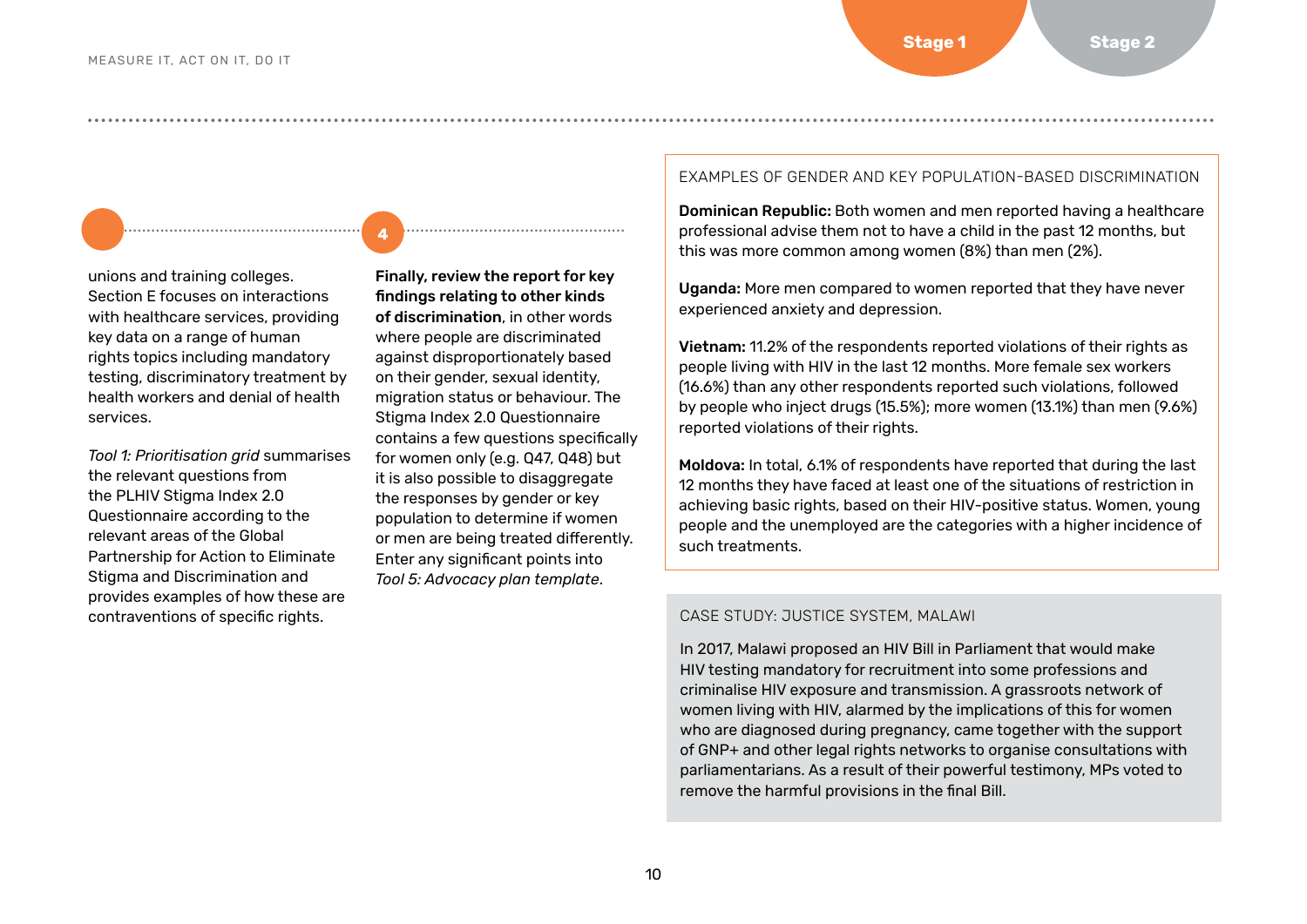#### <span id="page-10-0"></span>**Tool 1: Prioritisation grid**

| <b>Focus area</b>        | <b>PLHIV Stigma Index</b><br>Questionnaire | Question                                                                                                                                         | How to use it                                                                                                                                                                                       |
|--------------------------|--------------------------------------------|--------------------------------------------------------------------------------------------------------------------------------------------------|-----------------------------------------------------------------------------------------------------------------------------------------------------------------------------------------------------|
|                          | Section B: Question 14 (k)                 | My HIV status was disclosed to authority figures (police,<br>judges, law enforcement officials, etc.) without my<br>consent                      | Demand the right to privacy, confidentiality of medical<br>records and HIV status, with penalties for those that flout<br>the law                                                                   |
| <b>Justice</b><br>system |                                            |                                                                                                                                                  | Demand the removal of legislation that permits<br>mandatory HIV testing upon arrest and call for all testing<br>to be voluntary                                                                     |
|                          | Section F: Question 48 (f)                 | I was arrested or taken to court on a charge related to my<br><b>HIV</b> status                                                                  | Demand the repeal of laws that criminalise HIV non-<br>disclosure, exposure and transmission                                                                                                        |
|                          | Section E: Question 33                     | I am not taking HIV treatment or stopped because I was in<br>prison or detention and treatment was not available                                 | Demand full access to treatment for incarcerated people                                                                                                                                             |
|                          | Section B: Question 14 (f)                 | My employer(s) and/or co-workers know my HIV status                                                                                              | Demand the right to workplace confidentiality                                                                                                                                                       |
|                          | Section B: Question 14 (g)                 | My HIV status was disclosed to my employer(s) and/or co-<br>workers without my consent                                                           | Demand the right to privacy and demand removal of any<br>legislation that permits HIV testing as part of recruitment<br>processes                                                                   |
| Workplace                | Section C: Question 16 (i)                 | I have been refused employment or lost a source of<br>income or job because of my HIV status                                                     | Demand right to equal opportunities and the removal of<br>workplace discrimination against people living with HIV                                                                                   |
|                          | Section C: Question 16 (j)                 | My job description or nature of my job was changed, or I<br>was denied a promotion because of my HIV status                                      | As above                                                                                                                                                                                            |
|                          | Section F: Question 48 (b)                 | I was forced to get tested for HIV or disclose my status in<br>order to apply for a job or get a pension plan                                    | Call for HIV workplace policies and demand removal<br>of any legislation that permits HIV testing as part of<br>recruitment or pension entitlement                                                  |
|                          | Section B: Question 14 (h) & (i)           | My teacher(s) and/or school administrators and/or<br>classmates know my HIV status, or my HIV status was<br>disclosed to them without my consent | Demand the right to privacy and confidentiality for all<br>students and pupils                                                                                                                      |
| <b>Education</b>         | Section F: Question 48 (c)                 | I was forced to get tested for HIV or disclose my status<br>in order to attend an educational institution or get a<br>scholarship                | Demand the removal of policies that include mandatory<br>testing as part of enrolment or scholarship applications;<br>demand an end to educational discrimination against<br>people living with HIV |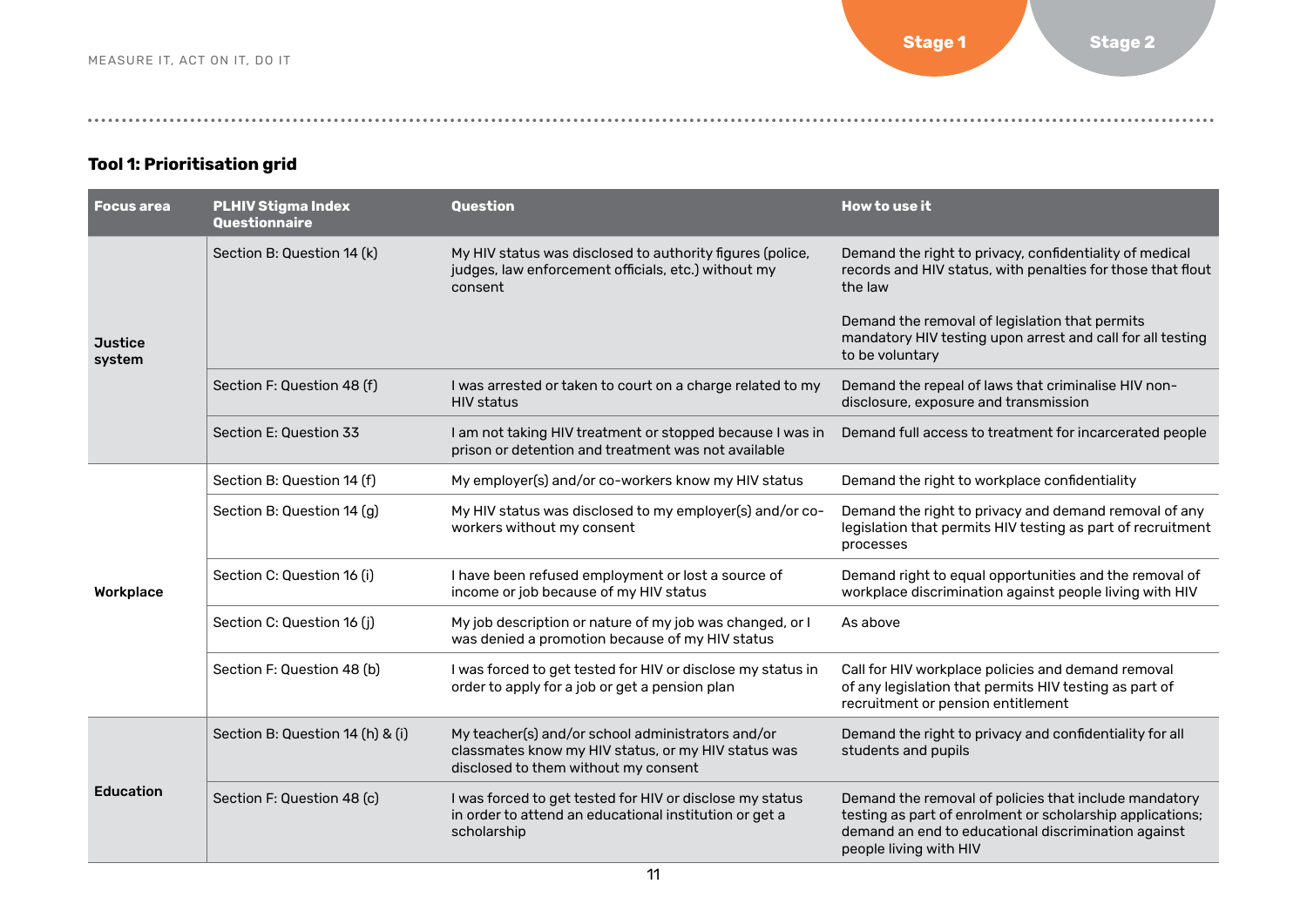**[Stage 1](#page-7-0) [Stage 2](#page-16-0)** 

| <b>Focus area</b> | <b>PLHIV Stigma Index</b><br>Questionnaire | <b>Question</b>                                                                                                                                   | How to use it                                                                                                                                                                                                                                                                                       |
|-------------------|--------------------------------------------|---------------------------------------------------------------------------------------------------------------------------------------------------|-----------------------------------------------------------------------------------------------------------------------------------------------------------------------------------------------------------------------------------------------------------------------------------------------------|
|                   | Section E: Question 21                     | I was tested without my knowledge and only found out<br>after the test had been done                                                              | Demand the right to bodily integrity, informed consent<br>and an end to unethical medical practices                                                                                                                                                                                                 |
|                   |                                            | I was forced to take an HIV test without my consent                                                                                               | Demand compliance of all health services with human<br>rights standards                                                                                                                                                                                                                             |
|                   | Section E: Question 27                     | I felt pressured or forced to start HIV treatment by<br>healthcare staff                                                                          | Demand informed consent and an end to mandatory<br>treatment                                                                                                                                                                                                                                        |
|                   | Section E: Question 33                     | I stopped care or treatment for HIV and hesitated or<br>delayed restarting care because I had a bad experience<br>with a health worker previously | Demand compliance of all health services with human<br>rights standards<br>Demand compliance of all health services with human<br>rights standards, including patient confidentiality<br>Demand compliance of all health services with human<br>rights standards, including patient confidentiality |
|                   | Section E: Question 41                     | I have experienced stigma and discrimination from health<br>facility staff where I receive HIV care in the form of:                               |                                                                                                                                                                                                                                                                                                     |
|                   |                                            | a. Denial of services                                                                                                                             |                                                                                                                                                                                                                                                                                                     |
|                   |                                            | Instruction not to have sex                                                                                                                       |                                                                                                                                                                                                                                                                                                     |
| <b>Healthcare</b> |                                            | Gossip<br>c.                                                                                                                                      |                                                                                                                                                                                                                                                                                                     |
|                   |                                            | Verbal abuse                                                                                                                                      |                                                                                                                                                                                                                                                                                                     |
|                   |                                            | Physical abuse<br>е.                                                                                                                              |                                                                                                                                                                                                                                                                                                     |
|                   |                                            | Avoidance of contact (double-gloving)<br>f.                                                                                                       |                                                                                                                                                                                                                                                                                                     |
|                   |                                            | Disclosure without consent<br>g.                                                                                                                  |                                                                                                                                                                                                                                                                                                     |
|                   | Section E: Question 43                     | I have experienced stigma and discrimination from non-<br>HIV health facility staff in the form of:                                               |                                                                                                                                                                                                                                                                                                     |
|                   |                                            | Denial of services<br>a.                                                                                                                          |                                                                                                                                                                                                                                                                                                     |
|                   |                                            | Instruction not to have sex<br>b.                                                                                                                 |                                                                                                                                                                                                                                                                                                     |
|                   |                                            | Gossip<br>c.                                                                                                                                      |                                                                                                                                                                                                                                                                                                     |
|                   |                                            | Verbal abuse<br>d.                                                                                                                                |                                                                                                                                                                                                                                                                                                     |
|                   |                                            | <b>Physical abuse</b><br>е.                                                                                                                       |                                                                                                                                                                                                                                                                                                     |
|                   |                                            | Avoidance of contact (double-gloving)                                                                                                             |                                                                                                                                                                                                                                                                                                     |
|                   |                                            | Disclosure without consent<br>q.                                                                                                                  |                                                                                                                                                                                                                                                                                                     |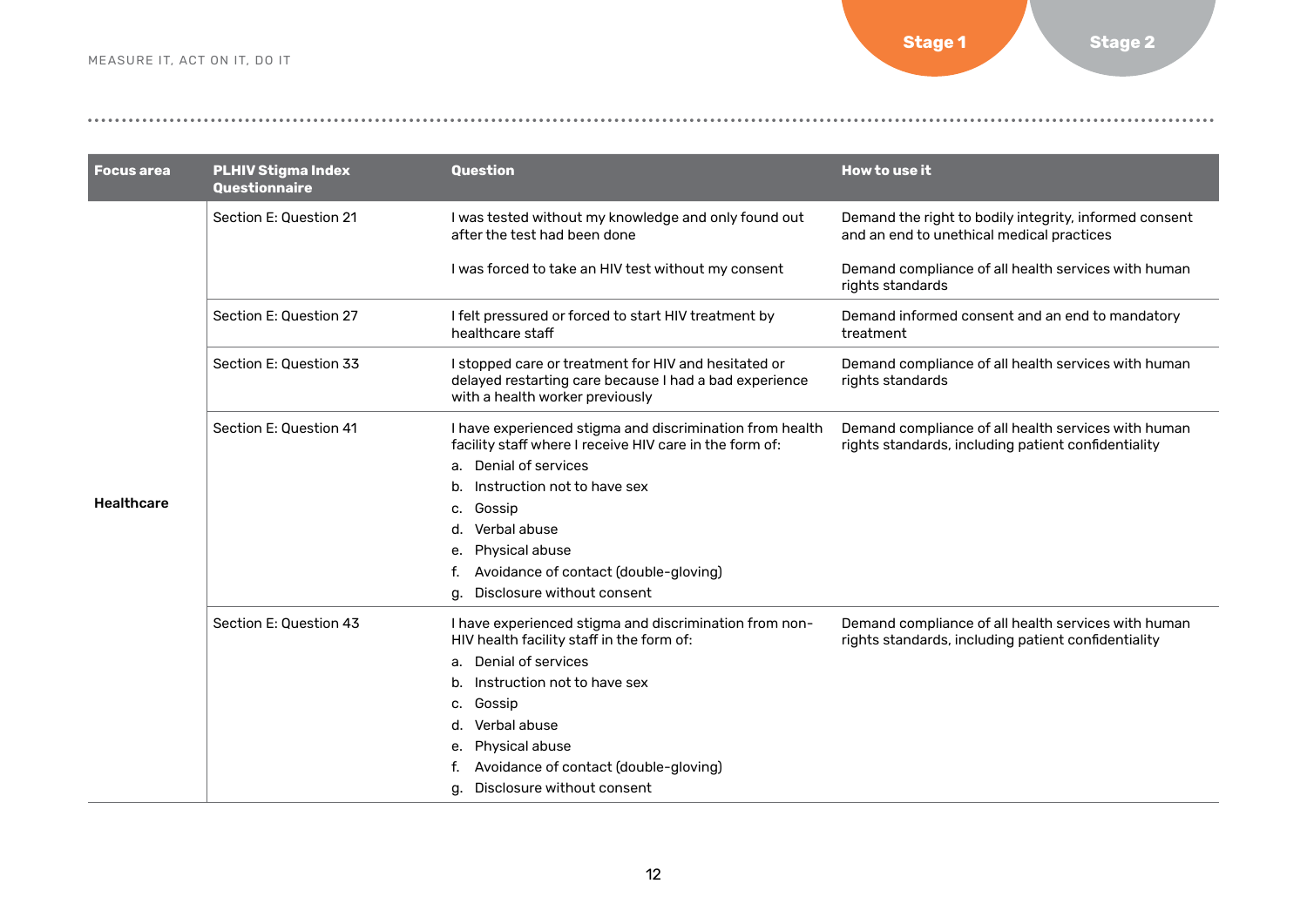| <b>Focus area</b> | <b>PLHIV Stigma Index</b><br>Questionnaire | Question                                                                                                                                                                                                                                                                                                                                                                                                     | How to use it                                                                                                     |
|-------------------|--------------------------------------------|--------------------------------------------------------------------------------------------------------------------------------------------------------------------------------------------------------------------------------------------------------------------------------------------------------------------------------------------------------------------------------------------------------------|-------------------------------------------------------------------------------------------------------------------|
|                   | Section E: Question 45                     | It's clear to me that my medical records are not being kept<br>confidential                                                                                                                                                                                                                                                                                                                                  | Demand the right to privacy and patient confidentiality                                                           |
| <b>Healthcare</b> | Section E: Question 46                     | Solely due to my HIV status, healthcare professionals<br>have:<br>Advised me not to have a child<br>а.<br>Pressured or incentivised me to get sterilised<br>b.<br>Sterilised me without my knowledge/consent<br>c.<br>Denied me contraception/FP services<br>d.<br>Told me I had to use a specific method of<br>е.<br>contraception to get HIV treatment                                                     | Demand the right to informed consent                                                                              |
|                   | Section E: Question 47                     | (Women-only) Solely due to my HIV status, healthcare<br>professionals have:<br>Advised me to terminate a pregnancy<br>a.<br>Pressured me to use a specific type of contraception<br>b.<br>Pressured me to use a particular method of giving<br>с.<br>birth/delivery option<br>Pressured me to use a particular infant feeding<br>d.<br>practice<br>Pressured me to take HIV treatment during pregnancy<br>е. | Demand sexual and reproductive health rights for women<br>living with HIV<br>Demand the right to informed consent |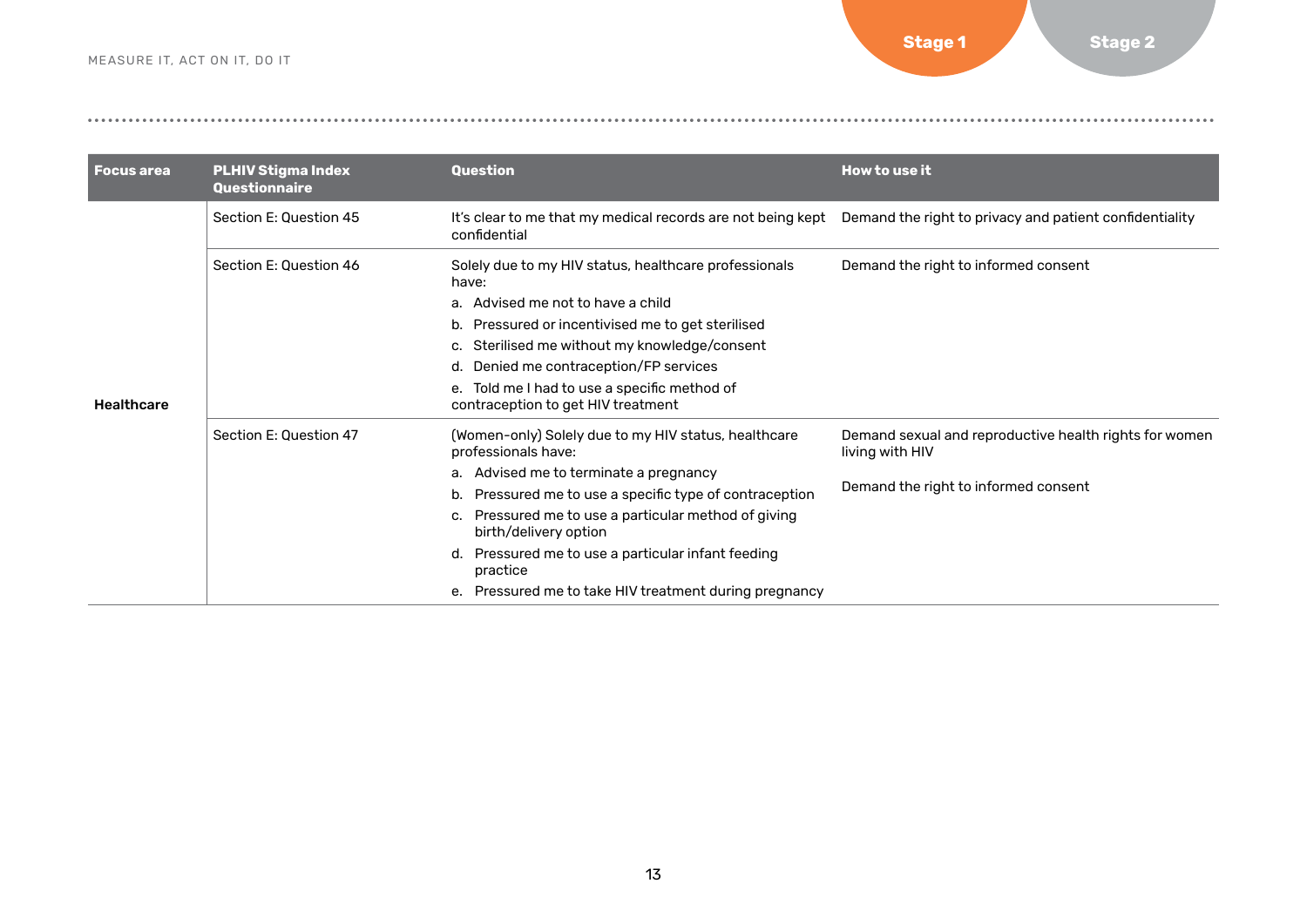## <span id="page-13-0"></span>**Step 2: Convene**



#### Estimated time

This work will take two days to complete, including a half-day meeting.

#### About this step

Step 2 is to convene a half-day meeting with a PLHIV Stigma Index partnership team to present and discuss the findings and recommendations of the report and identify which are the most urgent to address. It is important to do this collectively to build consensus and support for the advocacy strategy.

#### Who to invite?

Everyone who worked on the PLHIV Stigma Index report, including the research partners, all national networks of people living with HIV, the National AIDS Council, UNAIDS, human rights organisations, development agencies e.g. Action Aid and other close advocacy partners. Be sure to include allies from faithbased, youth, women's and disability rights organisations and networks as well as representatives from key populations in your community.



#### Materials

- *[Tool 2: Meeting agenda and](#page-14-0)  [facilitation notes](#page-14-0)*. This tool provides an outline agenda of how your meeting could be structured and how to facilitate it.
- Flipcharts and pens

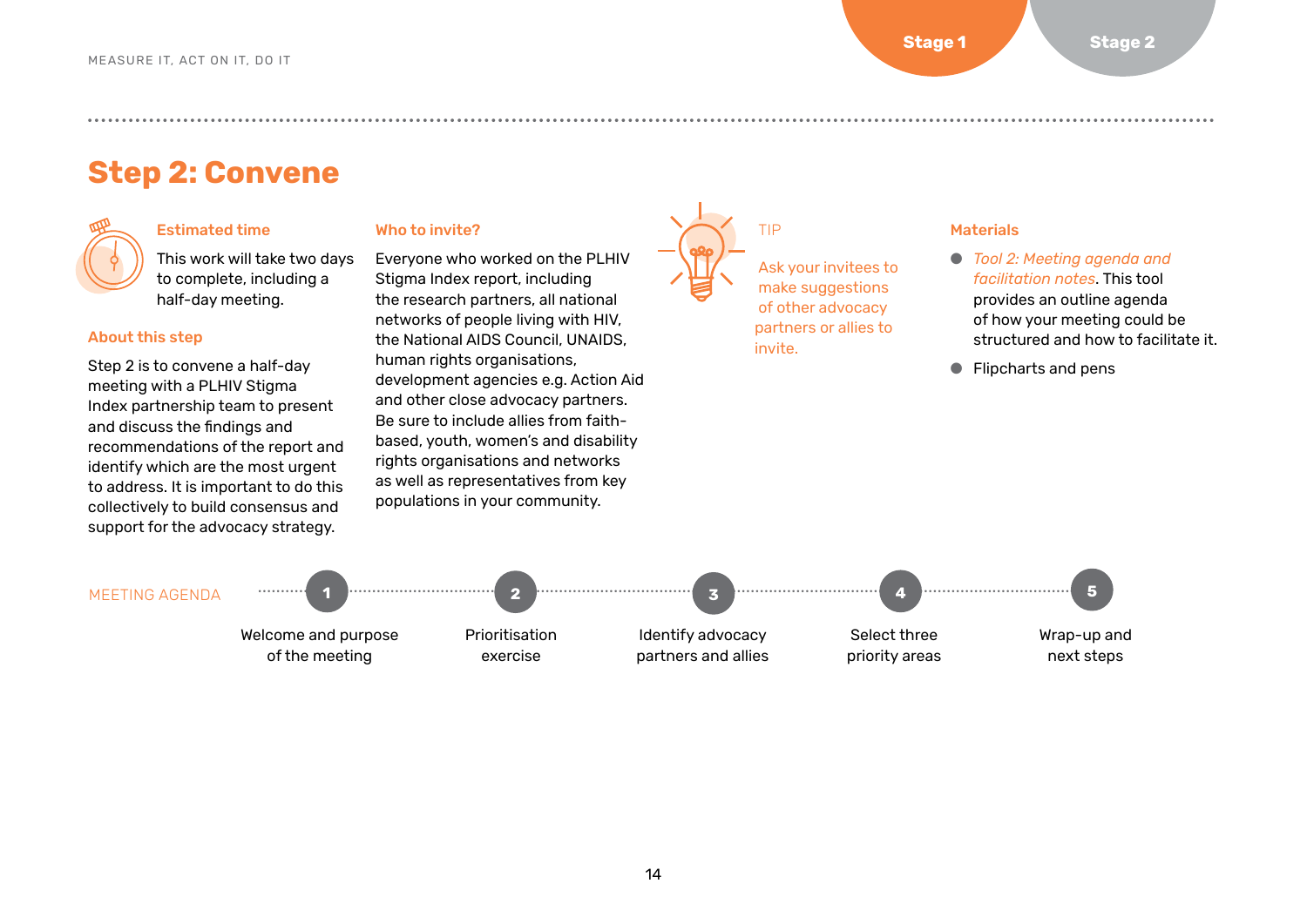**Tool 2: Outline agenda and facilitation notes**

- Welcome and purpose of the meeting
- Welcome participants and do a round of introductions.
- Explain the need for a meeting to review the findings of the PLHIV Stigma Index Report that relate to institutional discrimination and to translate these into a concrete advocacy plan. By the end of the meeting, the following should be in place:
	- A list of advocacy actions grouped by discrimination area
	- A decision on three priority areas to take forward
	- A small taskforce who will develop an advocacy plan

#### Prioritisation exercise

<u>. 1 Januari - Januari - Januari - 2 Januari - 2 Januari - 2 Januari - 2 Januari - 2 Januari - 2 Januari - 2 Januari - 2 Januari - 2 Januari - 2 Januari - 2 Januari - 2 Januari - 2 Januari - 2 Januari - 2 Januari - 2 Janua</u>

- Create a flipchart for each of the four areas
- List the key findings and recommendations by area
- Within each area, prioritise them to get one issue per area and identify one or two issues to take forward
- Present the review that was completed in Step 1 using Tool 1, setting out the report's relevant key findings and recommendations by discrimination area. You can do this using the headings on these flipcharts.
- Having reviewed the key findings, recommendations and gender/ key population issues for each of the four areas, collectively agree on a summary to put in the conclusion row.

<span id="page-14-0"></span>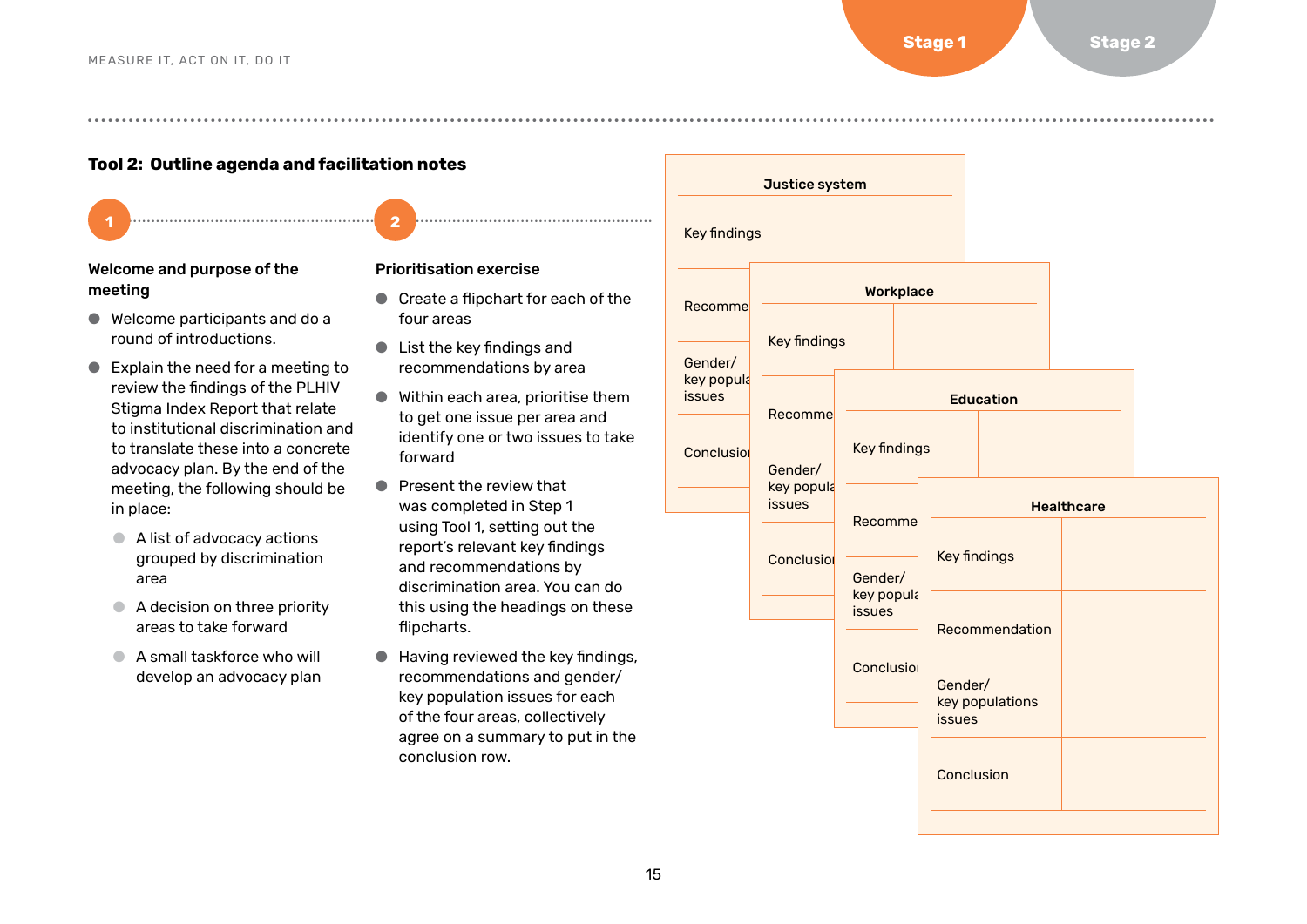#### Identify advocacy partners and allies

- Create a flipchart using the below partners and allies grid.
- Brainstorm the partners that will be needed and potential allies you can draw on to support your work.

Partners will be communitybased organisations and civil society actors that are already active in campaigning and advocating for human rights in the area of discrimination that you are looking at. For example, in the area of the justice

system, you would partner with human rights lawyers and nongovernmental organisations (NGOs) specialising in human rights. In education you would partner with student unions and colleges. Allies will include United Nations (UN) organisations specialising in the area you are looking at, for example the International Labour Organization (ILO) in the area of employment discrimination and United Nations Population Fund (UNFPA) in the area of violations against reproductive rights.

|                 | <b>Justice</b><br>system | <b>Workplace</b> | <b>Education Healthcare</b> |  |
|-----------------|--------------------------|------------------|-----------------------------|--|
| <b>Partners</b> |                          |                  |                             |  |
| <b>Allies</b>   |                          |                  |                             |  |

# $\nabla_1$  ........

● ● ● ● ● ● ● ● ● ● ● ● ● ● ● ● ● ● ● ● ● ● ● ● ● ● ● ● ● ● ● ● ● ● ● ● ● ● ● ● ● ● ● ● ● ● ● ● ● ● ● ● ● ● ● ● ● ● ● ● ● ● ● ● ● ● ● ● ● ● ● ● ● ● ● ● ● ● ● ● ● ● ● ● ● ● ● ● ● ● ● ● ● ● ● ● ● ● ● ● ● ● ● ● ● ● ● ● ● ● ● ● ● ● ● ● ● ● ● ● ● ● ● ● ● ● ● ● ● ● ● ● ● ● ● ● ● ● ● ● ● ● ● ● ● ● ● ● ● ● ● ● ● ● ● ● ● ● ● ● ● ● ● ● ●



In small groups or in plenary discuss and agree on the top three areas of

are most urgent to work on, based on the level of importance of the issue and the partners and allies you can bring to the table. Consider whether advocacy actions are achievable within a year, or will take longer to happen.

Select three priority areas

discrimination that



In countries that have signed up to the [Global](https://www.unaids.org/en/resources/documents/2018/global-partnership-hiv-stigma-discrimination) 

[Partnership for](https://www.unaids.org/en/resources/documents/2018/global-partnership-hiv-stigma-discrimination)  [Action,](https://www.unaids.org/en/resources/documents/2018/global-partnership-hiv-stigma-discrimination) it is a good idea to select the same three areas of focus that the country has picked.

## <u>(3) and the set of the set of the set of the set of the set of the set of the set of the set of the set of the set of the set of the set of the set of the set of the set of the set of the set of the set of the set of the </u>

#### Wrap-up and next steps

Ask for volunteers to be part of a taskforce to develop an advocacy plan based on the three priority areas of action you have selected.

#### CASE STUDY: CREATIVE STRATEGIES

In 2014, the Uganda Network of Young People Living with HIV/AIDS (UNYPA) was inspired by the results of the first PLHIV Stigma Index study in Uganda to create a national Beauty Pageant for young people living with HIV. Five years on, the pageant has reduced HIV stigma by giving young people a platform for them to express themselves and normalising living with HIV. Now a major media event, the first pageant recruited 10 young people but attracted over 100 contestants in 2019, showing how stigma can be challenged head-on. Additional stigma index studies in the communities where the pageant has been held show a clear reduction in discriminatory attitudes against HIV.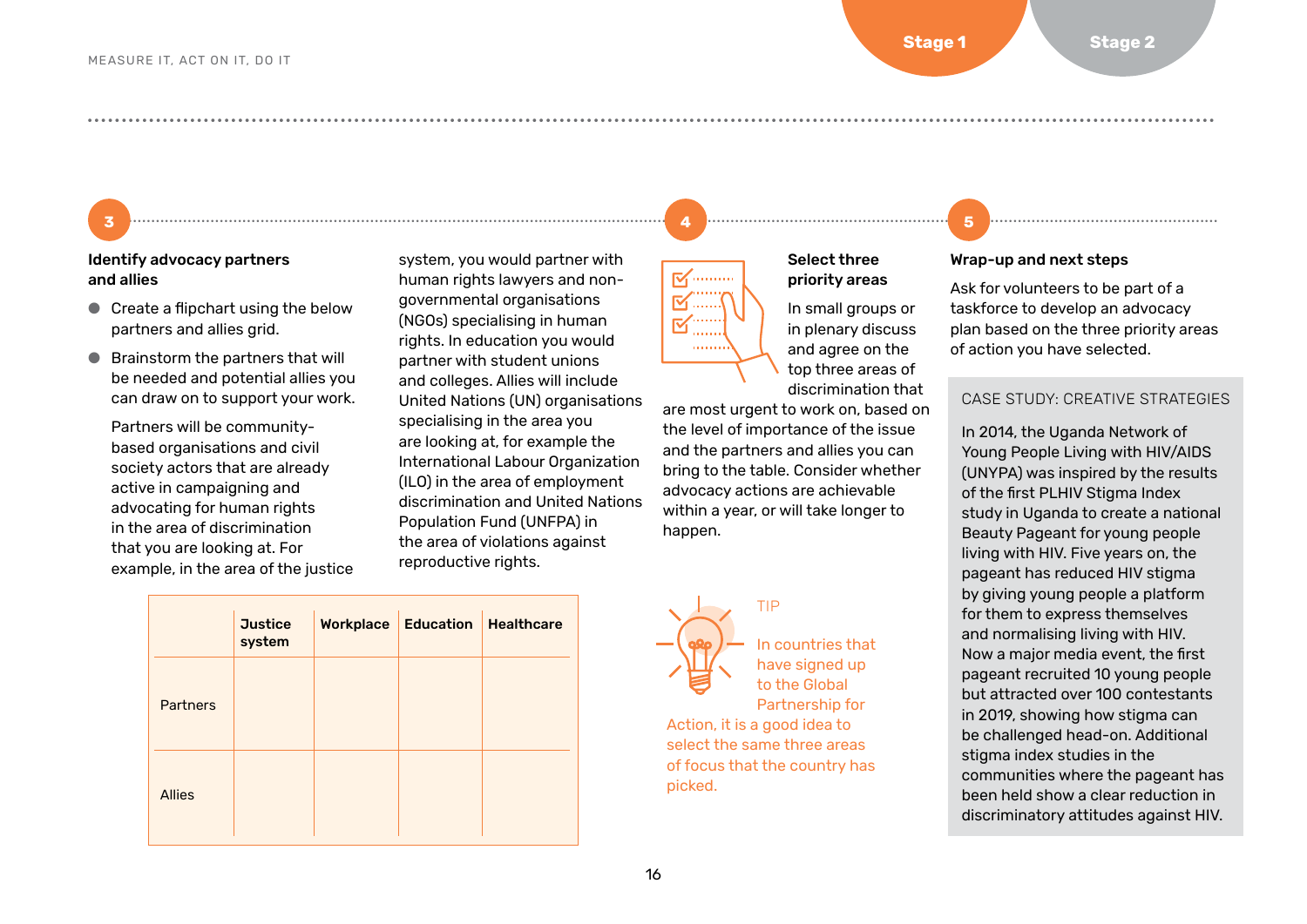# <span id="page-16-0"></span>**STAGE 2: WHO CAN MAKE THAT CHANGE?**





In this stage, the taskforce you set up in Step 2 will map and identify key opportunities, targets and goals for your advocacy and develop an advocacy plan.

Step 3: Map opportunities and targets

Step 4: Plan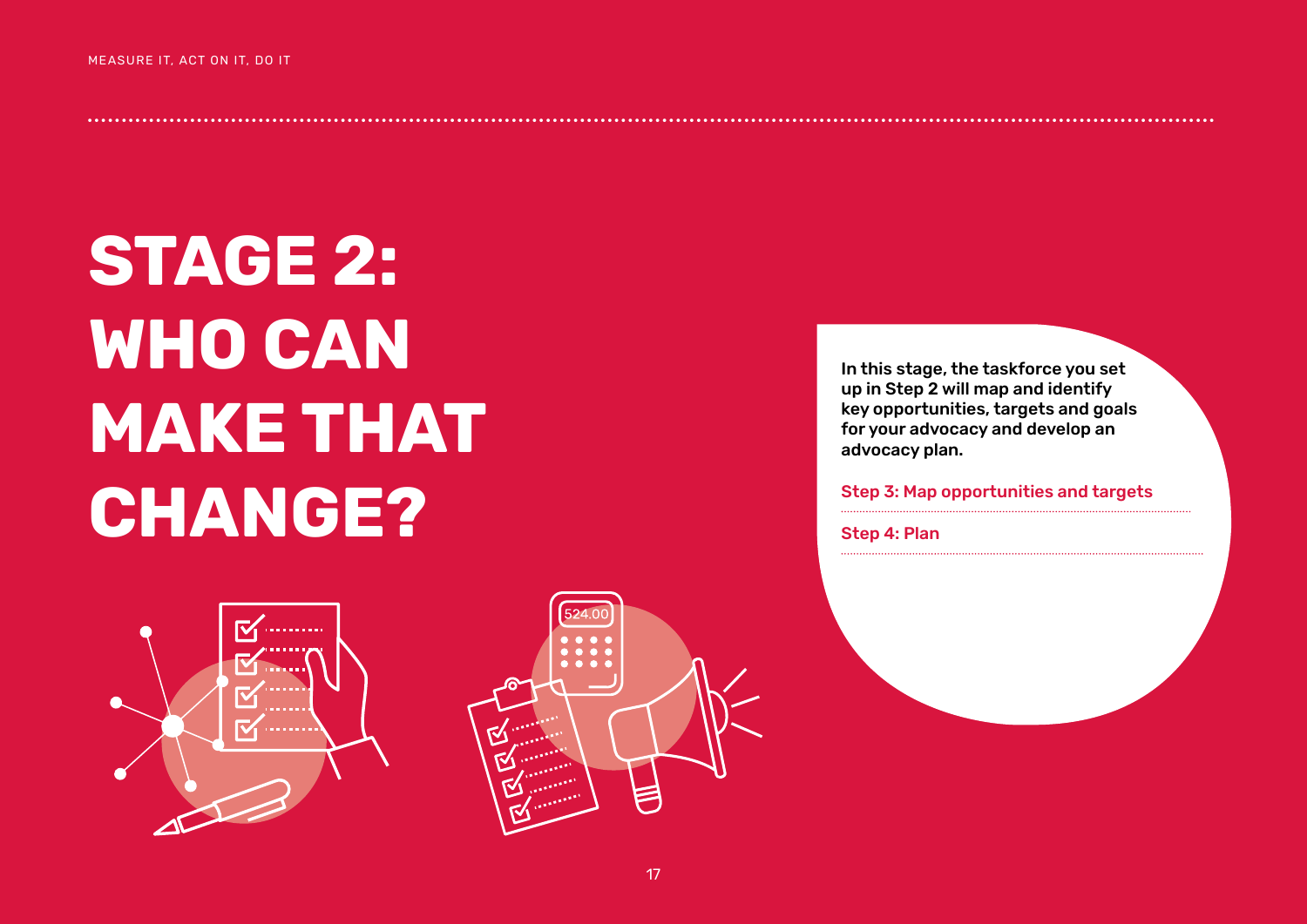## <span id="page-17-0"></span>**Step 3: Map opportunities and targets**



existing contacts.

#### Estimated time

This work will take 1-2 days depending on how much experience you have with this kind of advocacy and your

#### About this step

This step begins with a mapping of who has the power to take steps to end discrimination against people living with HIV in the three priority areas you have selected. It also provides information in *Tool 3: Using the human rights system* on some of the key advocacy spaces at the national, regional and international level in which PLHIV Stigma Index report findings can be raised, shared or submitted as evidence. *Tool 5: Advocacy plan template* provides a template for this activity.

#### Who should do this?

The taskforce of volunteers from the PLHIV Stigma Index partnership team that you set up at the end of the meeting in Step 2.

#### Materials

*[Tool 3: Using the human rights](#page-18-0)  [system](#page-18-0)*

*[Tool 5: Advocacy plan template](#page-23-0)*



Download *Tool 5: Advocacy plan* template as a Word document. Click on the paperclip in the left-hand column of this PDF.

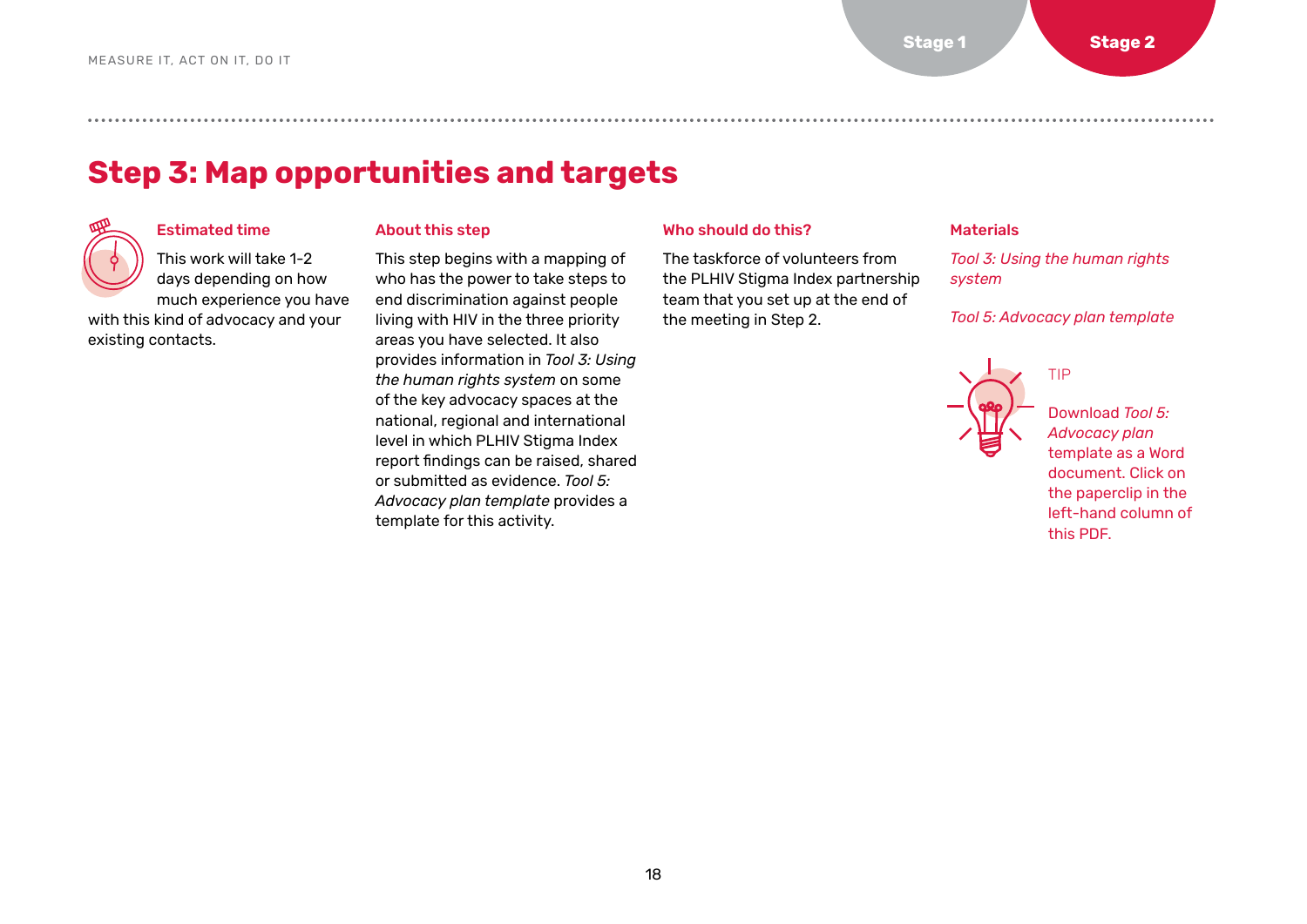#### <span id="page-18-0"></span>**Tool 3: Using the human rights system**

 *"People living with, at risk of and affected by HIV should enjoy equally all human rights and enjoy equal participation in civil, political, social, economic and cultural life, without prejudice, stigma or discrimination of any kind."* 

#### *United Nations Political Declaration on Ending AIDS, 2016*

All countries in the world have a legal and moral obligation under the Universal Declaration of Human Rights, international human rights treaties (see below) and the 2030 Agenda for Sustainable Development to remove discriminatory laws and enact laws that protect people from discrimination.

Such rights include the right to privacy, dignity, health, education, economic opportunities and equal treatment before the law. In nations all over the world, laws based on these rights govern workplace rules, parental consent and health and education policy.

The 2016 United Nations Political Declaration on Ending AIDS expressed grave concern that stigma and discrimination continue to be reported and that restrictive legal and policy frameworks continue to exist. Member states committed to ending HIV-related stigma and discrimination by 2020 by:

- Promoting non-discriminatory access to healthcare, employment, education and social services;
- Eliminating gender inequalities and ending all forms of violence and discrimination against women and girls;
- Reviewing and reforming laws that reinforce stigma and discrimination, including age of consent, HIV non-disclosure, exposure and transmission, travel restrictions and mandatory testing; and
- Empowering people living with, at risk of or affected by HIV, to know their rights and access justice and legal services.

In this section we review structures at international, regional and national level that are important for advocacy on HIV discrimination and look at easy ways to submit, share and raise data and key findings from PLHIV Stigma Reports with key human rights bodies.

#### International human rights treaty bodies

There are nine core international human rights treaties (also known as international human rights instruments). These include:

- International Covenant on Civil and Political Rights (1966)
- International Covenant on Economic, Social and Cultural Rights (1966) and

● Convention on the Flimination of All Forms of Discrimination against Women (1979).

The implementation of these treaties is monitored by corresponding human rights treaty bodies, such as the Human Rights Committee (OHCHR), the Commission on the Rights of the Child (CRC) and the Commission on the Elimination of Discrimination against Women (CEDAW). These are international committees of 20 or so independent experts who meet every year to review reports from countries on how they are implementing the rights of the Conventions and Covenants. During annual sessions the Committees consider each government report and address concerns and recommendations to the government in the form of concluding observations. Treaty bodies also have the power to consider individual complaints.

#### *What are shadow reports?*

Each treaty body has a process by which civil society can submit evidence to them for consideration, to supplement the formal report submitted by the government. These are known as 'alternative reports', or 'shadow reports'. You can also apply to participate in meetings where human rights issues are discussed to address the committee in person. It is important to follow the rules set out by each treaty body on how to do this as they may differ. In the section below the main treaty bodies are described, with links to their website where you can find out more.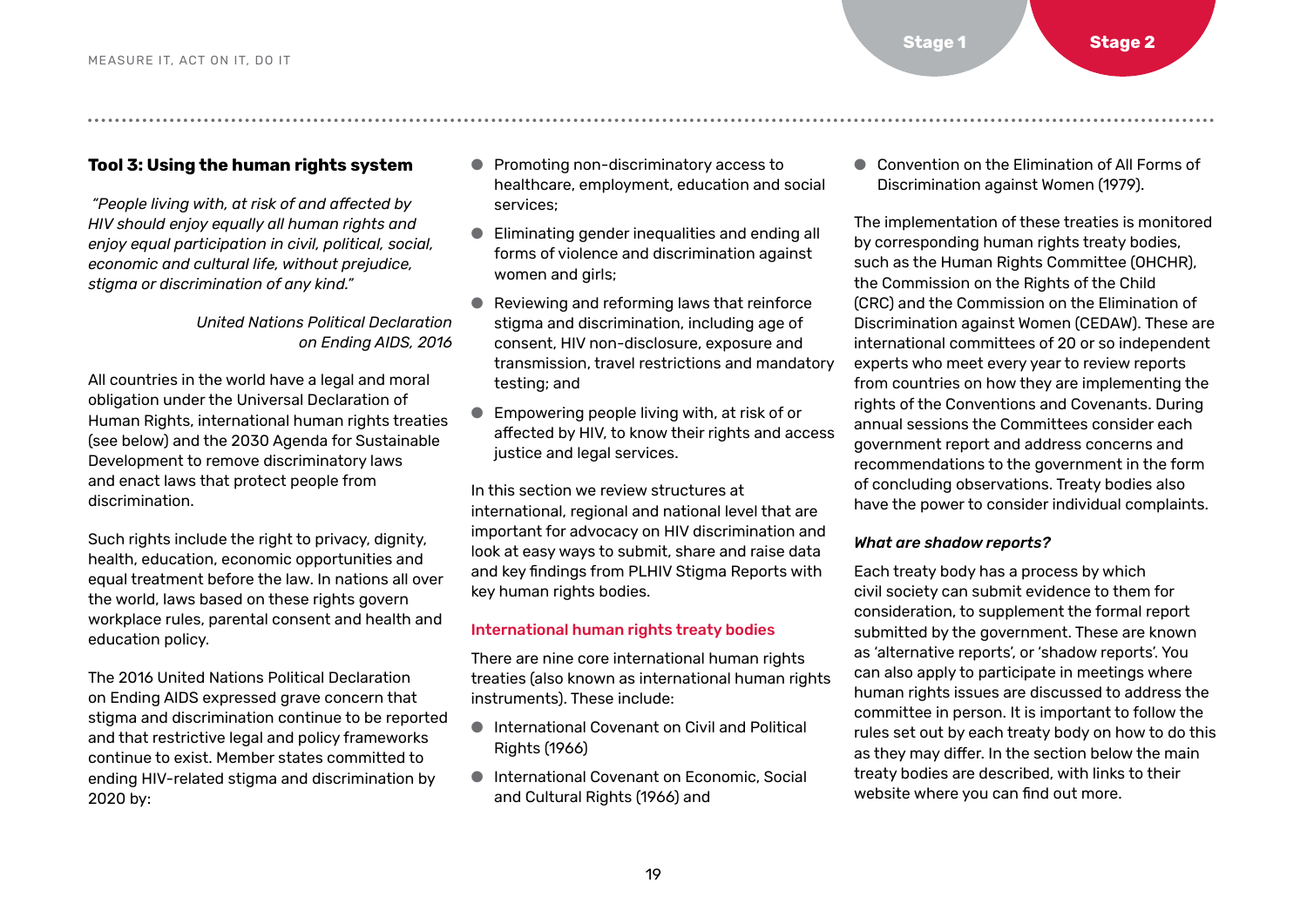TIP

If you are thinking of submitting a shadow report, it is a good idea to partner with civil society organisations (CSOs) that are

already familiar with the process and to adhere to the guidelines for submission provided by the relevant Committee.

#### CASE STUDY: KAZAKHSTAN

In 2019, a coalition of people living with HIV networks and CSOs in Kazakhstan developed a shadow report on discrimination and violence against women who use drugs, women living with HIV, sex workers and women in prison to highlight government inaction on delivering the National Plan against Stigma and Discrimination for 2018-2019. They included statistics from the 2015 PLHIV Stigma Index Report on the high numbers of women living with HIV that had experienced forced abortions from medical personnel and who had never received counselling on reproductive health. The shadow report was presented by women living with HIV at the CEDAW meeting in March 2019 and led to the CEDAW Committee including specific language on discrimination against women living with HIV and women who use drugs in their formal list of issues and questions to the government.

#### *[Human Rights Committee](https://www.ohchr.org/en/hrbodies/ccpr/pages/ccprindex.aspx)*

[Human Rights Committee](https://www.ohchr.org/en/hrbodies/ccpr/pages/ccprindex.aspx) is the body of independent experts that monitors implementation of the International Covenant on Civil and Political Rights. All member countries are obliged to submit regular reports to the Committee on how the rights are being implemented. Governments must report initially one year after acceding to the Covenant and then every four years. The Committee examines each report and addresses its concerns and recommendations to governments in the form of "concluding observations". To learn more about the schedule of meetings, the Centre for Civil and Political Rights provides a useful [guide](https://www.ohchr.org/Documents/HRBodies/CCPR/ListOfCountries.pdf).

● ● ● ● ● ● ● ● ● ● ● ● ● ● ● ● ● ● ● ● ● ● ● ● ● ● ● ● ● ● ● ● ● ● ● ● ● ● ● ● ● ● ● ● ● ● ● ● ● ● ● ● ● ● ● ● ● ● ● ● ● ● ● ● ● ● ● ● ● ● ● ● ● ● ● ● ● ● ● ● ● ● ● ● ● ● ● ● ● ● ● ● ● ● ● ● ● ● ● ● ● ● ● ● ● ● ● ● ● ● ● ● ● ● ● ● ● ● ● ● ● ● ● ● ● ● ● ● ● ● ● ● ● ● ● ● ● ● ● ● ● ● ● ● ● ● ● ● ● ● ● ● ● ● ● ● ● ● ● ● ● ● ● ● ●

#### *[Committee on the Elimination of Discrimination](https://www.ohchr.org/en/hrbodies/cedaw/pages/cedawindex.aspx)  [Against Women](https://www.ohchr.org/en/hrbodies/cedaw/pages/cedawindex.aspx)*

Adopted in 1979, [CEDAW](https://www.ohchr.org/en/hrbodies/cedaw/pages/cedawindex.aspx) covers almost all areas of discrimination against women including health, sex work and education. As with the Human Rights Committee, all countries that have signed the Convention have to submit initial and periodic reports on its implementation every four years. The CEDAW Committee consists of 23 independent experts. To influence the findings of the Committee, civil society can submit shadow reports that give an alternative perspective from the grassroots, or even participate in session working groups. These can then be included in the recommendations given to governments (known as concluding observations). The CEDAW portal by the International Women's Rights Action Watch

Asia Pacific (IWRAW-AP) provides an excellent [guide](https://cedaw.iwraw-ap.org/) to the process.

#### *[Committee on Economic, Social and Cultural](https://www.ohchr.org/en/hrbodies/cescr/pages/cescrindex.aspx)  [Rights](https://www.ohchr.org/en/hrbodies/cescr/pages/cescrindex.aspx)*

The [Committee on Economic, Social and Cultural](https://www.ohchr.org/en/hrbodies/cescr/pages/cescrindex.aspx)  [Rights](https://www.ohchr.org/en/hrbodies/cescr/pages/cescrindex.aspx) (CESCR) is the body of 18 independent experts that monitors national implementation of the International Covenant on Economic, Social and Cultural Rights. The Committee meets in Geneva and welcomes written information, which should be as specific, reliable and objective as possible, from national and local organisations. Parallel submissions (shadow reports) prepared by coalitions, rather than individual organisations, and covering a broad range of economic, social and cultural rights are also encouraged.

#### *[Universal Periodic Review](https://www.ohchr.org/en/hrbodies/upr/pages/basicfacts.aspx)*

Every four years, each of the 193 member states of the UN is reviewed on its entire human rights record. Most of the process takes place at the national level. The [Universal Periodic Review](https://www.ohchr.org/en/hrbodies/upr/pages/basicfacts.aspx) (UPR) process provides for the participation of all relevant stakeholders, including NGOs, national human rights institutions and regional mechanisms, who can submit written information for the report. Accredited stakeholders can attend and observe the session of the UPR Working Group and make oral statements during the regular sessions of the Human Rights Council when the outcomes of the government reviews are considered. You can find details of the process [here.](https://www.ohchr.org/EN/HRBodies/UPR/Pages/NgosNhris.aspx)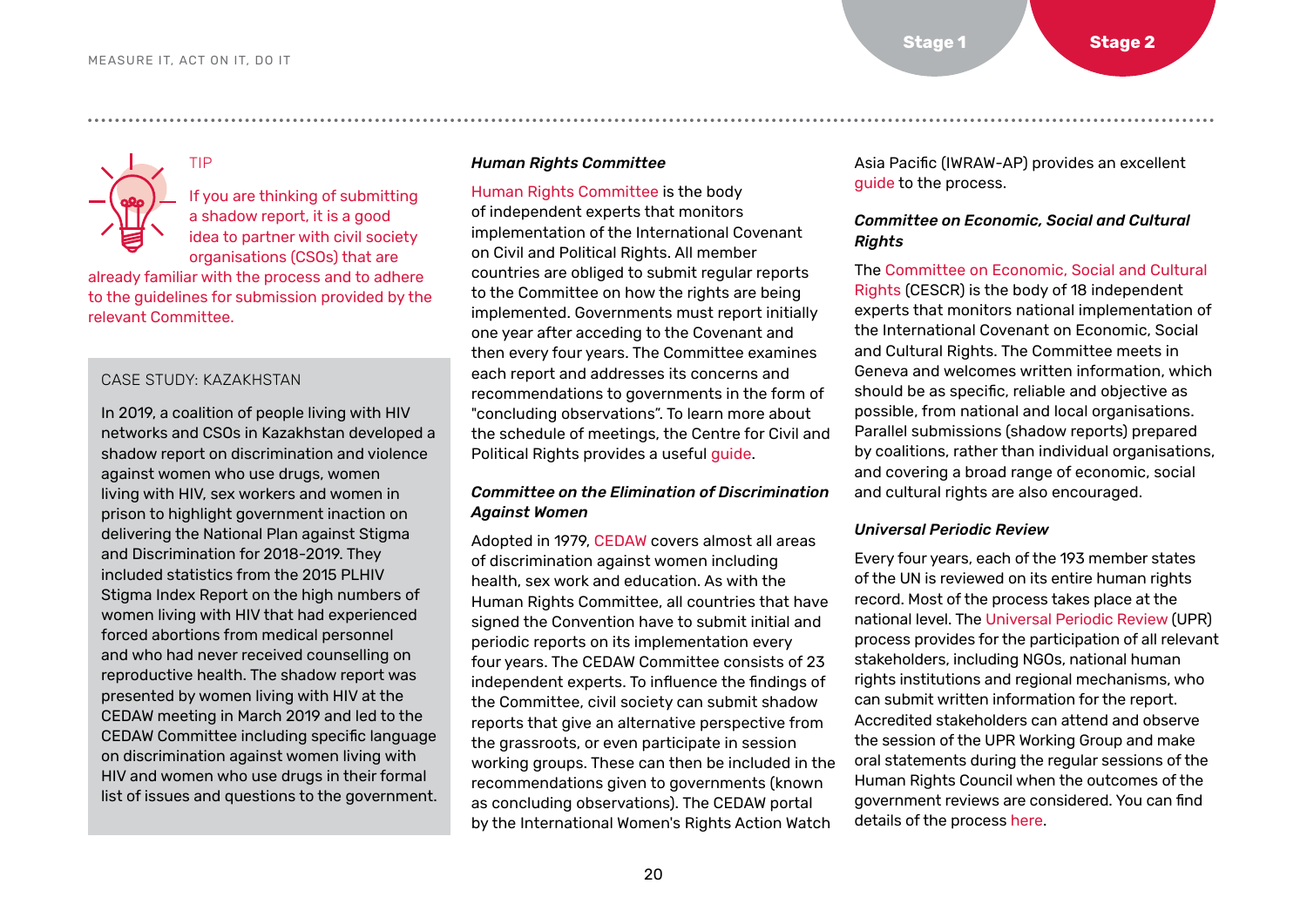TIP

#### At any point in time, it is very likely that your country will be under review by at least one human rights committee. To find out when

your country is coming up for review, consult the calendar of the relevant committee on their website (usually described as the 'schedule').

#### CASE STUDY: GHANA

Ghana's human rights record was reviewed by the UN in 2017. To contribute to the UPR Working Group assessment, the Ghana Human Rights NGO Forum produced a *Factsheet on HIV Stigma and Discrimination* calling for full implementation and strict enforcement of the AIDS Commission Act 2016 providing full protection to persons with HIV. The Forum included the *2013 PLHIV Stigma Index Report* as evidence of why action was urgently needed. The factsheet can be viewed [here.](https://www.upr-info.org/sites/default/files/general-document/pdf/hiv_factsheet.pdf)

#### **Regional human rights bodies**

Most of the regions of the world have a regional instrument to support the promotion and protection of human rights, although they don't all work in the same way. The way that civil society can participate and influence these regional bodies varies, so it is important to check their website.

#### *[African Commission on Human and Peoples'](https://www.achpr.org/ )  [Rights](https://www.achpr.org/ )*

● ● ● ● ● ● ● ● ● ● ● ● ● ● ● ● ● ● ● ● ● ● ● ● ● ● ● ● ● ● ● ● ● ● ● ● ● ● ● ● ● ● ● ● ● ● ● ● ● ● ● ● ● ● ● ● ● ● ● ● ● ● ● ● ● ● ● ● ● ● ● ● ● ● ● ● ● ● ● ● ● ● ● ● ● ● ● ● ● ● ● ● ● ● ● ● ● ● ● ● ● ● ● ● ● ● ● ● ● ● ● ● ● ● ● ● ● ● ● ● ● ● ● ● ● ● ● ● ● ● ● ● ● ● ● ● ● ● ● ● ● ● ● ● ● ● ● ● ● ● ● ● ● ● ● ● ● ● ● ● ● ● ● ● ●

#### The [African Commission on Human and](https://www.achpr.org)

[Peoples' Rights](https://www.achpr.org) is composed of 11 independent human rights experts, nominated by member governments and elected by the Assembly, holding its ordinary sessions twice a year in Banjul or in another African capital. The Commission also oversees implementation of the African Youth Charter.

#### *[Africa Women's Protocol](https://www.un.org/en/africa/osaa/pdf/au/protocol_rights_women_africa_2003.pdf)*

The [Africa Women's Protocol](https://www.un.org/en/africa/osaa/pdf/au/protocol_rights_women_africa_2003.pdf) (Maputo Protocol) is a type of women's rights charter. It arose partly as a result of the failure of the African Charter on Human and People's Rights to address women's rights. It guarantees comprehensive rights to women including the right to take part in the political process, to social and political equality with men and improved autonomy in their reproductive health decisions. The Maputo Protocol has not yet been signed by Botswana, Egypt or Morocco.

#### *[African Committee on the Rights and Welfare of](https://au.int/en/sa/acerwc)  [the Child](https://au.int/en/sa/acerwc)*

This [African Committee on the Rights and](https://au.int/en/sa/acerwc)  [Welfare of the Child](https://au.int/en/sa/acerwc) was established to monitor government compliance with the African Charter on the Rights and Welfare of the Child adopted in 1990. In Africa the rights extend to all those below the age of 18 without exception.

#### *[ASEAN Intergovernmental Commission on](https://asean.org/asean-political-security-community/asean-intergovernmental-commission-on-human-rights-aichr/)  [Human Rights](https://asean.org/asean-political-security-community/asean-intergovernmental-commission-on-human-rights-aichr/)*

The [ASEAN Intergovernmental Commission](https://asean.org/asean-political-security-community/asean-intergovernmental-commission-on-human-rights-aichr/)  [on Human Rights](https://asean.org/asean-political-security-community/asean-intergovernmental-commission-on-human-rights-aichr/) (AICHR) was set up as the overarching body to promote and protect human rights in the Association of Southeast Asian Nations (ASEAN) region. Two sectoral bodies working on human rights have also appeared: the ASEAN Commission for the Promotion and Protection of the Rights of Women and Children (ACWC) and the ASEAN Committee on the Implementation of the ASEAN Declaration on the Protection and Promotion of the Rights of Migrant Workers (ACMW).

#### *[Asia Pacific Forum](https://www.asiapacificforum.net/)*

The [Asia Pacific Forum](https://www.asiapacificforum.net/) provides an umbrella under which 17 national Human Rights Institutions convene and plays a major role promoting and protecting human rights. This is the closest that the Asia-Pacific region has to a regional instrument because the sub-regional mechanism of the ASEAN is a rather weak instrument.

#### *[Inter-American Commission on Human Rights](https://www.oas.org/ipsp/default.aspx?Lang=En)*

The mission of the [Inter-American Commission](https://www.oas.org/ipsp/default.aspx?Lang=En)  [on Human Rights](https://www.oas.org/ipsp/default.aspx?Lang=En) (IACHR) is to promote and protect human rights in the American hemisphere and to serve as a consultative organ of the Organization of American States (OAS). The IACHR is composed of seven independent members who serve in a personal capacity. The work of the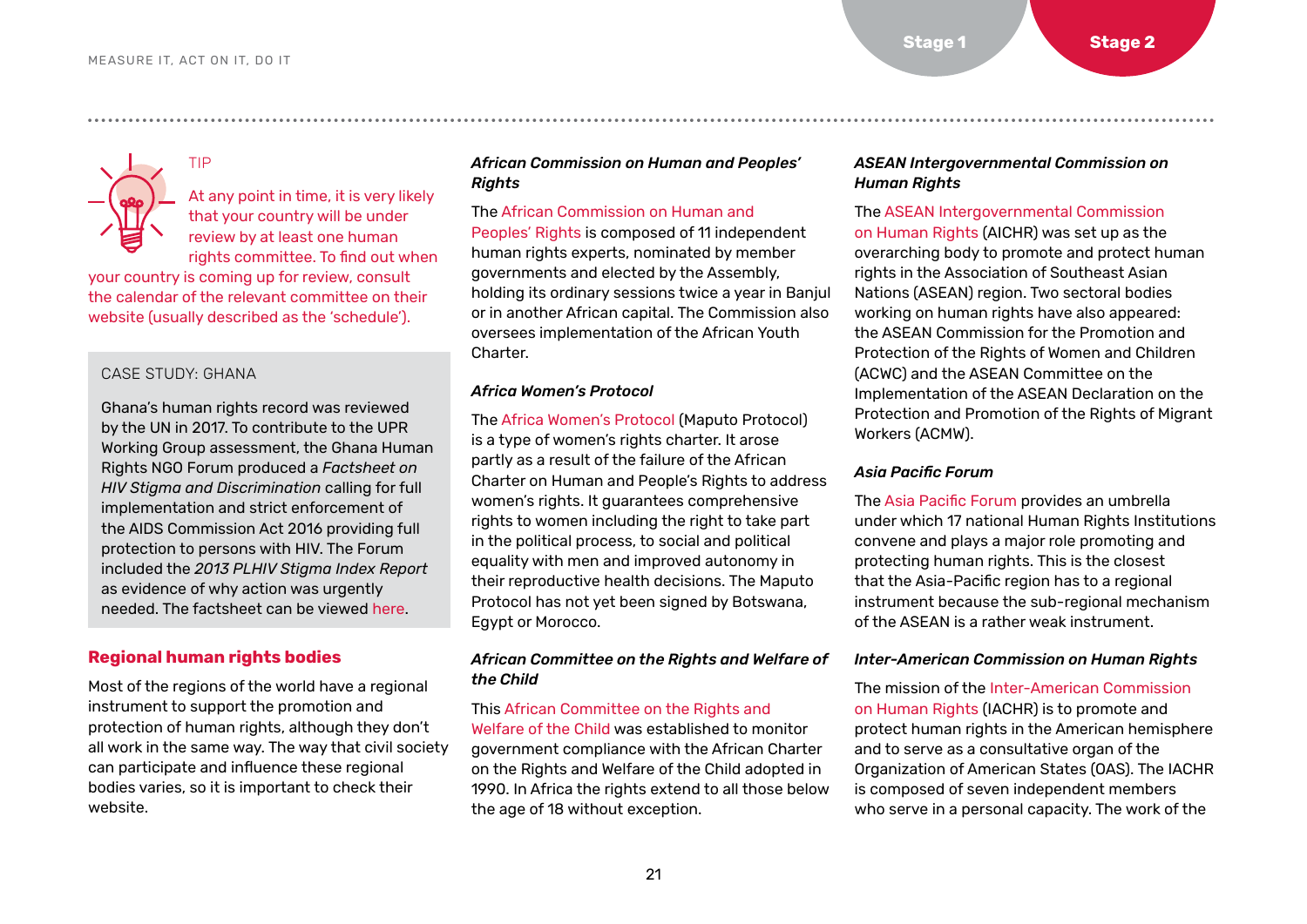IACHR rests on three main pillars: the individual petition system; monitoring of the human rights situation in the member states; and the attention devoted to priority thematic areas. Created by the OAS in 1959, the IACHR has its headquarters in Washington, D.C.



Find out which NGOs and advocacy partners sit on these regional bodies as observers. For example, the AIDS and Rights Alliance for Southern

Africa (ARASA) is an Observer at the African Commission on Human and Peoples' Rights.

#### National human rights institutions

TIP

Globally, there are around 65 national human rights institutions, with some more established and effective than others. Their role is to advise governments on the implementation of international human rights obligations, recommend law reform, carry out investigations into human rights abuses, handle complaints and educate the public on their human rights.

Example: In Argentina, the National Institute against Discrimination, Racism and Xenophobia collects data on experiences of discrimination on the basis of HIV status, sexual orientation, gender identity, socioeconomic status, skin colour and other characteristics and publishes a discrimination map that inform efforts to eliminate discrimination.



To find out if your country has a national human rights institution, check this list on the [OHCHR](https://www.ohchr.org/EN/Countries/NHRI/Pages/NHRIMain.aspx)  [website](https://www.ohchr.org/EN/Countries/NHRI/Pages/NHRIMain.aspx).

#### CABS and tribunals

TIP

Community advisory boards (CABs) and tribunals are increasingly important spaces for people living with HIV to report human rights violations. In Swaziland a toll-free line and suggestion boxes placed at facilities generate reports that go to the Ministry of Health, while in Kazakhstan and Ukraine, CABs bring together people affected by discrimination and representatives of health authorities. In 2006, Kenya set up the world's only HIV-specific statutory body: the HIV and AIDS Tribunal.

#### CASE STUDY: VIETNAM

The PLHIV Stigma Index study conducted in Vietnam in 2014 found high rates of many types of stigma and discrimination against people living with HIV. The Vietnam Network of People Living with HIV (VNP+) successfully used the findings to influence Ministry of Health guidelines for strengthening activities to reduce stigma and discrimination related to HIV in healthcare facilities.

A survey of stigma and discrimination in healthcare was conducted by the Ministry of Health in Ho Chi Minh City in late 2016, with what the Vietnamese Authority of AIDS Control (VAAC) described as 'eye-opening' results. 73% of healthcare workers surveyed reported a fear of HIV infection via routine care for people living with HIV and 60% of people living with HIV reported a fear that their medical records would not be kept confidential.

Working closely with the community, VAAC and VNP+ conducted a pilot project to engage the community with healthcare worker training and set up a CAB in Binh Duong. After nine months of the community interventions in Binh Duong, fear of HIV infection had considerably subsided among healthcare workers and reported experiences of discrimination were down from 25% to 15%.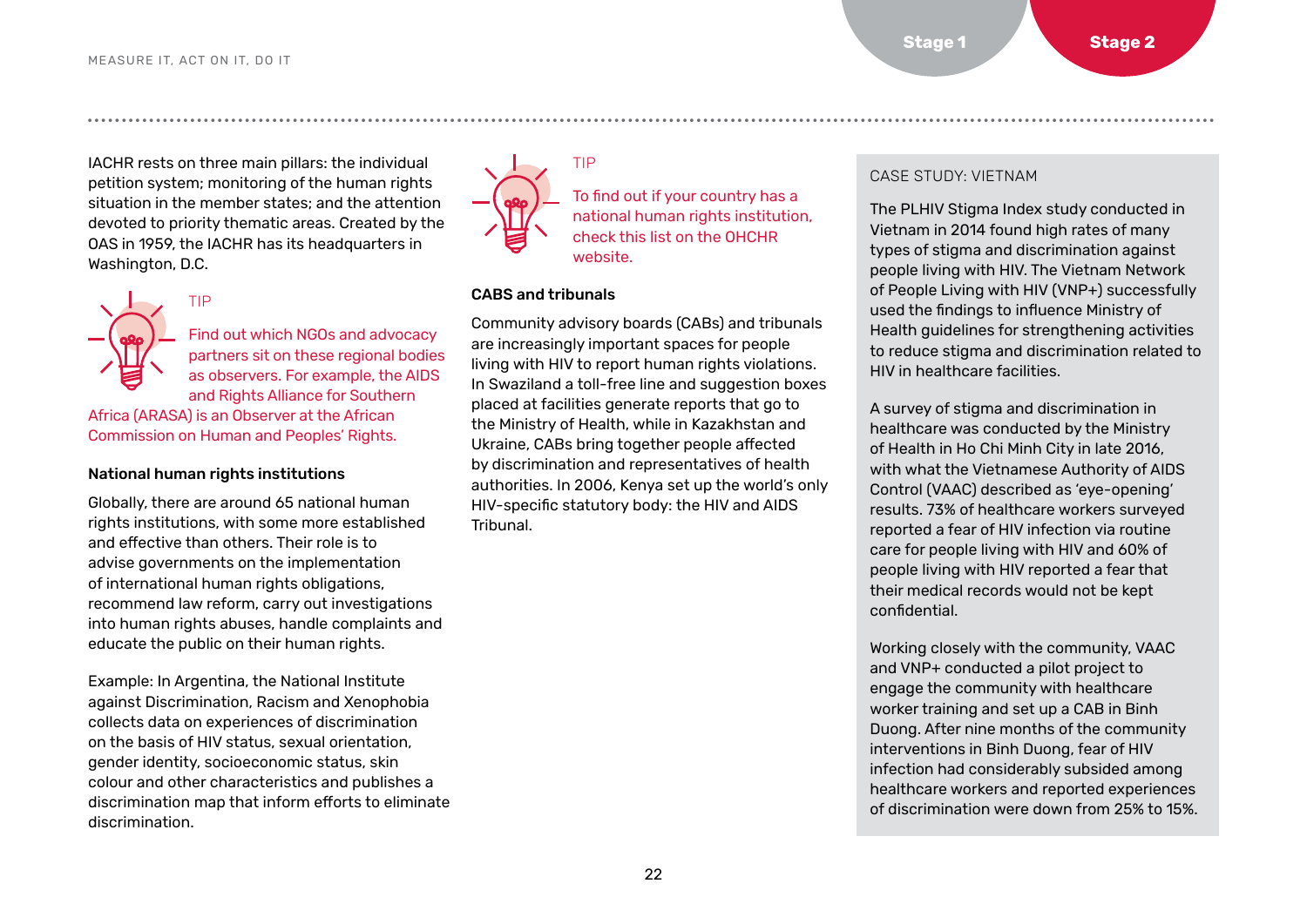## <span id="page-22-0"></span>**Step 4: Plan**



#### Estimated time This work will take 1 day.

About this step

When you have identified the key policy processes and people you need to target, you are ready to develop an advocacy plan.

#### Who should do this?

The network of people living with HIV should lead the planning with support from local partners.

#### **Materials**

*Tool 4: Sample advocacy budget* 

*[Tool 5: Advocacy plan template](#page-23-0)*

TIP



Your advocacy plan is not a fixed document but will evolve over time as you engage with decision-makers and make progress.

#### Plan key dates and activities

If you have completed each section of Tool 5 you will already have most of the work done in order to plot key dates and activities.

#### Advocacy capacity

As part of your planning ensure that you take into account the resources you need to complete your activities.

To undertake advocacy activities related to the PLHIV Stigma Index it is recommended that you have at least a part-time or full-time experienced staff member dedicated to advocacy for at least a year following the completion of the report.

You will also need to consider funding for transport, communications, publications, campaigns and events. The template in *Tool 4: Sample advocacy budget* sets out what an advocacy budget for the first year could look like.

#### **Tool 4: Sample advocacy budget**

| <b>Item</b> | <b>Description</b>                                                       | Cost (enter your<br>standard unit costs here) |
|-------------|--------------------------------------------------------------------------|-----------------------------------------------|
| 1.          | Salary for advocacy staff for one<br>year following completion of report |                                               |
| 2.          | <b>Stakeholder meeting</b>                                               |                                               |
|             | Meeting venue cost                                                       |                                               |
|             | Meeting supplies                                                         |                                               |
|             | Participant transport                                                    |                                               |
|             | Facilitator fee                                                          |                                               |
|             | Rapporteur fee                                                           |                                               |
| 3.          | Meetings with policymakers                                               |                                               |
|             | Transport expenses                                                       |                                               |
|             | Airtime/data                                                             |                                               |
| 4.          | <b>Publications/website</b>                                              |                                               |
|             | Website upgrade                                                          |                                               |
|             | Design, layout and printing                                              |                                               |
| 5.          | Campaign events/<br>communications                                       |                                               |
|             | Total                                                                    |                                               |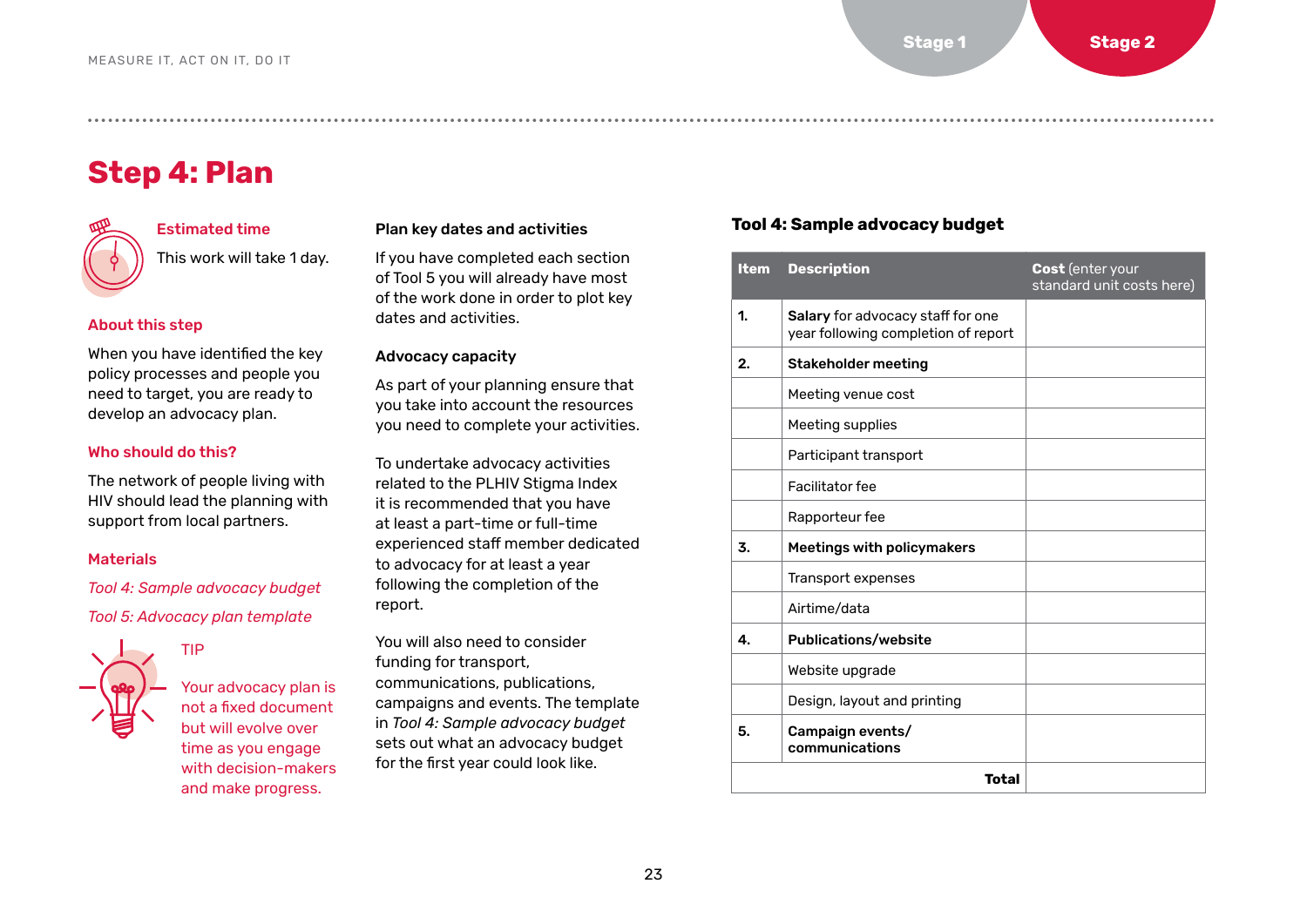#### <span id="page-23-0"></span>**Tool 5: Advocacy plan template**

|                                                                                                                                              | Justice system                                                                                                                                                                                                                                                           | <b>Workplace</b>                                                                                                                                                                                                                               | <b>Education</b>                                                                                                                                                                                                                                                                                                                                                                                                                                                                                                | <b>Healthcare</b>                                                                                                                                                                    |
|----------------------------------------------------------------------------------------------------------------------------------------------|--------------------------------------------------------------------------------------------------------------------------------------------------------------------------------------------------------------------------------------------------------------------------|------------------------------------------------------------------------------------------------------------------------------------------------------------------------------------------------------------------------------------------------|-----------------------------------------------------------------------------------------------------------------------------------------------------------------------------------------------------------------------------------------------------------------------------------------------------------------------------------------------------------------------------------------------------------------------------------------------------------------------------------------------------------------|--------------------------------------------------------------------------------------------------------------------------------------------------------------------------------------|
| Stage 1: What needs to change?                                                                                                               |                                                                                                                                                                                                                                                                          |                                                                                                                                                                                                                                                |                                                                                                                                                                                                                                                                                                                                                                                                                                                                                                                 |                                                                                                                                                                                      |
| Key findings from the report<br>List the findings by each of the<br>four areas                                                               | e.g. Numbers of people living<br>with HIV reporting that they<br>have been arrested<br>See Section B<br>The Constitution outlaws<br>discrimination against people<br>living with HIV and AIDS.<br>(Namibia 2018)                                                         | e.g. Numbers of people being<br>forced to test for employment<br>e.g. Findings reveal that some<br>people living with HIV have lost<br>their jobs due to being HIV-<br>positive<br>See Sections C. 16(i) and (j); D.<br>19(c); E. 24; F. 48(b) | e.g. Numbers of people being<br>forced to test to attend an<br>educational institution or get a<br>scholarship<br>Places of work were identified as<br>some of the leading perpetrators<br>of stigma and discrimination<br>among people living with HIV<br>in Namibia. The Ministry of<br>Labour should spearhead the<br>promotion of equal opportunities<br>for all by sensitising employers<br>and employees on the values<br>of having people employed on<br>merit and not HIV status.<br>See Section F. (c) | e.g. Numbers of people being<br>forced to test<br>Most nursing homes in South<br>Korea tend to refuse the<br>admission of patients with HIV.<br>(South Korea 2017)<br>See Section F. |
| Gender/Key population issues<br>Note here any key findings<br>relating to human rights abuses<br>of key populations or gender<br>disparities | e.g. Higher numbers of women<br>being arrested compared with<br>men<br>Female sex workers seemed<br>particularly vulnerable, with<br>5.9% reporting having to move<br>or being unable to rent a<br>home, and 3.6% being denied<br>healthcare services. (Vietnam<br>2014) | e.g. Higher numbers of young<br>people and women unemployed<br>More than the half of total<br>respondents also reported<br>that they () gave up pursuing<br>further education because of<br>their HIV status. (South Korea<br>2017)            | e.g. Higher numbers of young<br>men asked to test to get a<br>scholarship<br>Men who sex with men living<br>with HIV reported very levels<br>of verbal harassment (83%).<br>(Cameroon, 2018)                                                                                                                                                                                                                                                                                                                    | e.g. People who use drugs<br>experiencing higher levels of<br>discrimination from healthcare<br>workers than other groups                                                            |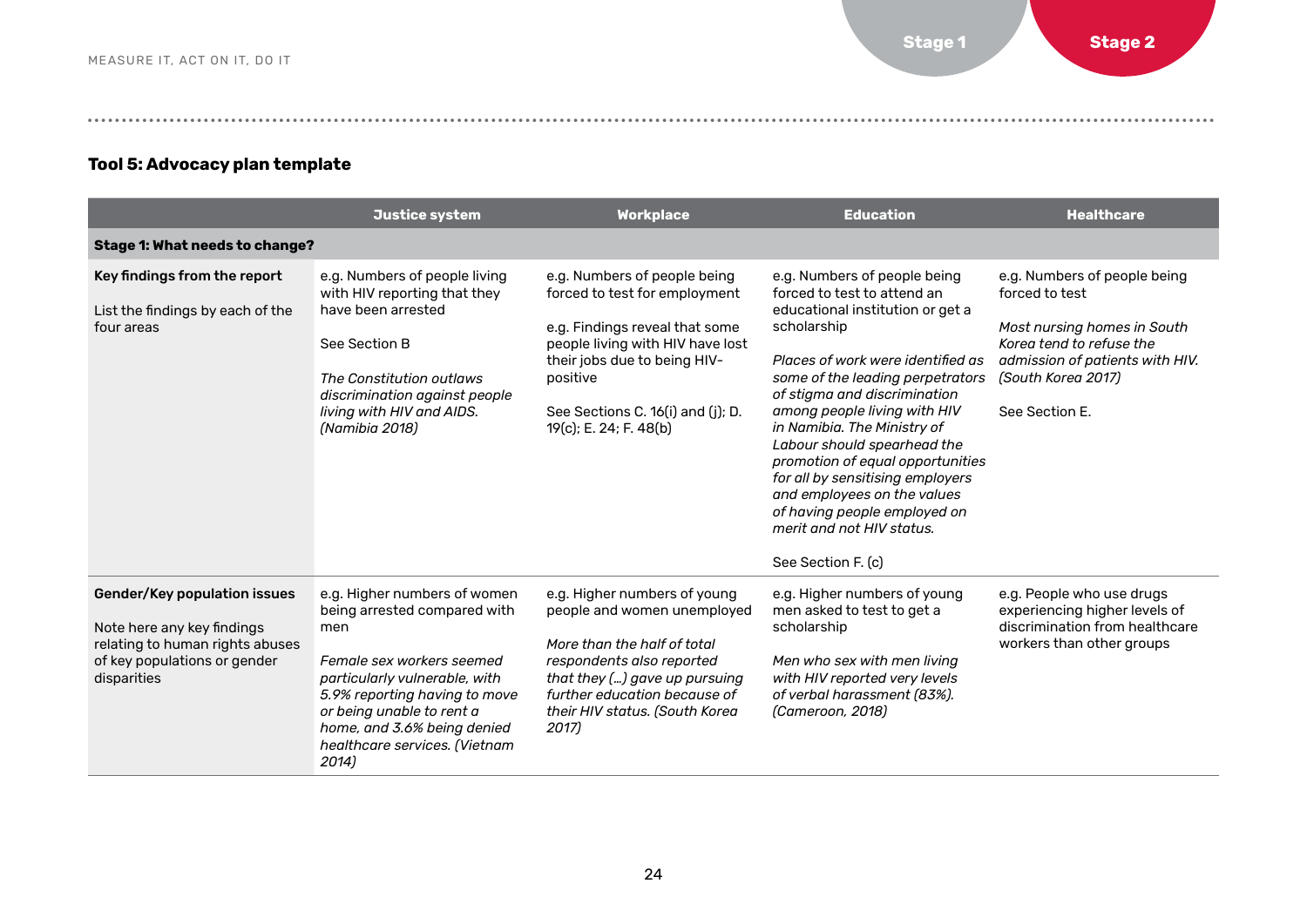|                                                                                       | Justice system                                                                                                                                                                                                                                                                                                                                                                                                                                                                                                                                                                                                                                                                                                                                                                                                                        | <b>Workplace</b>                                                                                                                                                                    | <b>Education</b>                                                                                                                                                                                                                                                                                                                                                              | <b>Healthcare</b>                                                                                                                                                                                                                                                            |
|---------------------------------------------------------------------------------------|---------------------------------------------------------------------------------------------------------------------------------------------------------------------------------------------------------------------------------------------------------------------------------------------------------------------------------------------------------------------------------------------------------------------------------------------------------------------------------------------------------------------------------------------------------------------------------------------------------------------------------------------------------------------------------------------------------------------------------------------------------------------------------------------------------------------------------------|-------------------------------------------------------------------------------------------------------------------------------------------------------------------------------------|-------------------------------------------------------------------------------------------------------------------------------------------------------------------------------------------------------------------------------------------------------------------------------------------------------------------------------------------------------------------------------|------------------------------------------------------------------------------------------------------------------------------------------------------------------------------------------------------------------------------------------------------------------------------|
| <b>Recommendations from</b><br>the report<br>Add the relevant<br>recommendations here | e.g. Legal personnel should<br>be included in trainings and<br>seminars on information on<br>HIV and in other HIV-related<br>information-sharing workshops.<br>(Papua New Guinea 2016)<br>Strengthen the legal and<br>institutional frameworks for<br>enforcement of the rights of<br>people living with HIV. This<br>should include enactment of<br>the pending HIV bills and the<br>relevant institutions expected<br>to enforce the rights of people<br>living with HIV should be<br>empowered to implement the<br>acts. (Somalia 2017)<br>The current AIDS Prevention<br>Law that prohibits and<br>criminalises HIV transmission<br>must be amended. Such<br>penalising approach does not<br>only undermine the sexual self-<br>determination of people living<br>with HIV but also perpetuates<br>HIV stigma. (South Korea 2017) | e.g. Ministry of Gender, Labour<br>and Social Development should<br>oversee implementation of<br>policies related to employment<br>and workplace in regard to HIV.<br>(Uganda 2019) | e.g. Local authorities must<br>ensure compliance with<br>the existing legal provisions<br>that provide protection for<br>people living with HIV, in<br>particular regarding rights to<br>employment and education,<br>through educational measures<br>that target the community<br>and workplaces and through<br>consistent application of legal<br>sanctions. (Vietnam 2014) | e.g. Ministry of Health should:<br>review and continuously<br>adapt pre- and in-service<br>training curricula to enhance<br>the capacity of health service<br>providers to offer tolerant and<br>non-discriminatory services to<br>people living with HIV. (Moldova<br>2018) |

#### Conclusion

Select the top issue for each area and the 1-2 issues you will prioritise this year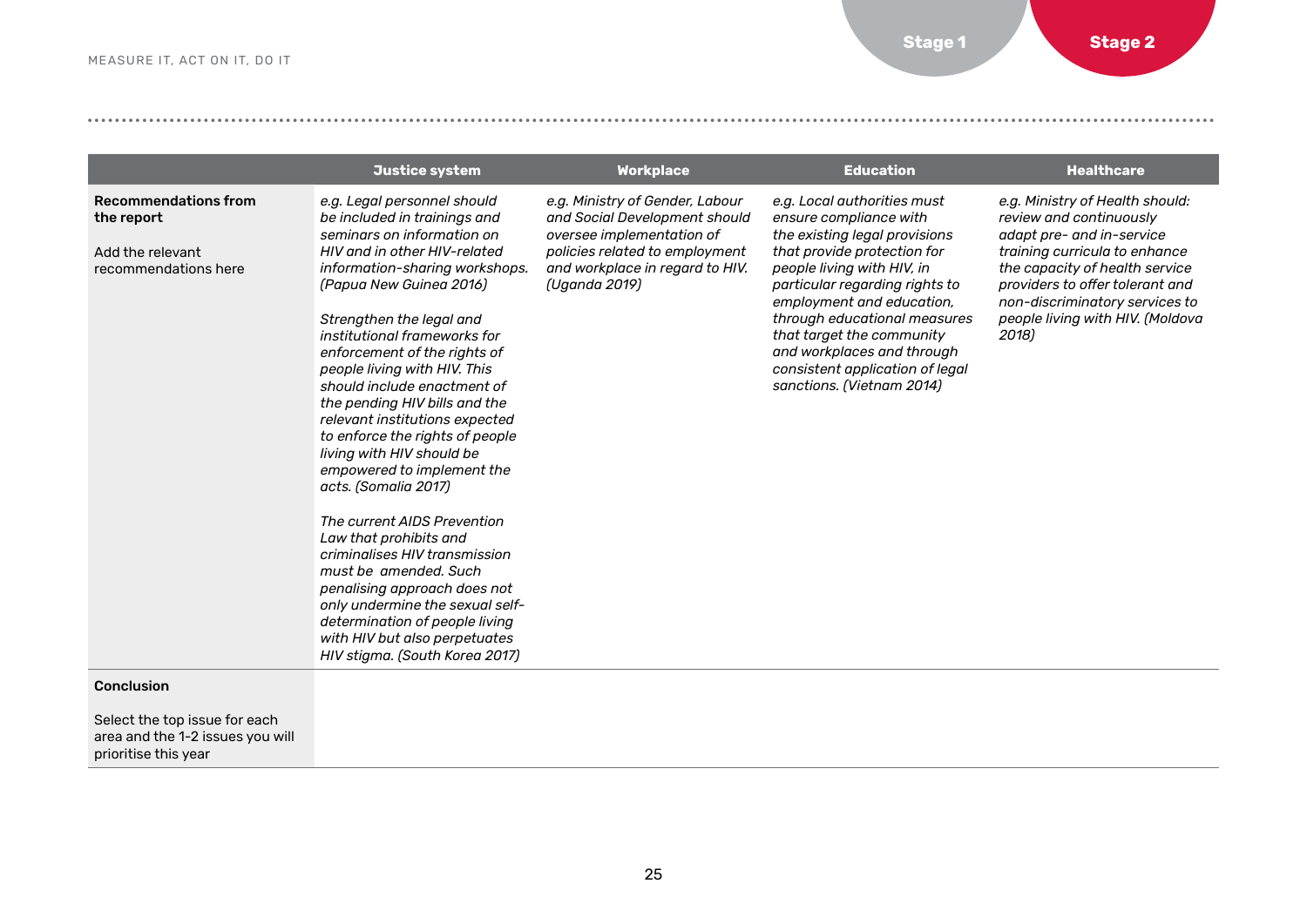|                                                                                                                          | Justice system                                                                                                                                                                                             | <b>Workplace</b>                                               | <b>Education</b>                                                                     | <b>Healthcare</b>                                                                      |  |  |
|--------------------------------------------------------------------------------------------------------------------------|------------------------------------------------------------------------------------------------------------------------------------------------------------------------------------------------------------|----------------------------------------------------------------|--------------------------------------------------------------------------------------|----------------------------------------------------------------------------------------|--|--|
| Who can be your partners and allies?                                                                                     |                                                                                                                                                                                                            |                                                                |                                                                                      |                                                                                        |  |  |
| <b>Stakeholders</b><br>List the people you will need to<br>work with to achieve change -<br>advocacy partners and allies | e.g. Human rights lawyers,<br>human rights organisations, law<br>schools, law societies                                                                                                                    | e.g. Employment bodies, trade<br>unions and training colleges  | e.g. Universities, colleges and<br>high schools                                      | e.g. Medical schools                                                                   |  |  |
| <b>Advocacy partners</b><br>What partnerships will you need<br>to build?                                                 | e.g. ICW, ARASA, Southern<br>Africa Litigation Centre (SALC),<br>SERO Project, Positive Women's<br>Network-USA (PWN-USA),<br>Canadian Legal HIV/AIDS<br>Network, HIV Justice Worldwide<br>national members |                                                                | e.g. Student unions                                                                  | e.g. Women's health advocates,<br>sex worker unions. LGBTI<br>networks                 |  |  |
| <b>Allies</b><br>Who can you ask for support and<br>advice?                                                              | e.g. United Nations Development e.g. ILO<br>Programme (UNDP), MPs                                                                                                                                          |                                                                | e.g. United Nations Educational,<br>Scientific and Cultural<br>Organization (UNESCO) | e.g. UNAIDS, UNFPA                                                                     |  |  |
|                                                                                                                          | Stage 2: Who can make that change? Who are you going to target and when?                                                                                                                                   |                                                                |                                                                                      |                                                                                        |  |  |
| <b>Targets</b><br>Who has the power to make<br>change?                                                                   | e.g. National Human Rights<br>Commissions, International<br>Human Rights Treaty Bodies<br>and Regional Human Rights<br>instruments                                                                         | e.g. Ministry of Labour/<br>Department of Work and<br>Pensions | e.g. Ministry of Education                                                           | e.g. Ministry of Health, National<br>AIDS Councils, Technical Working<br>Groups on HIV |  |  |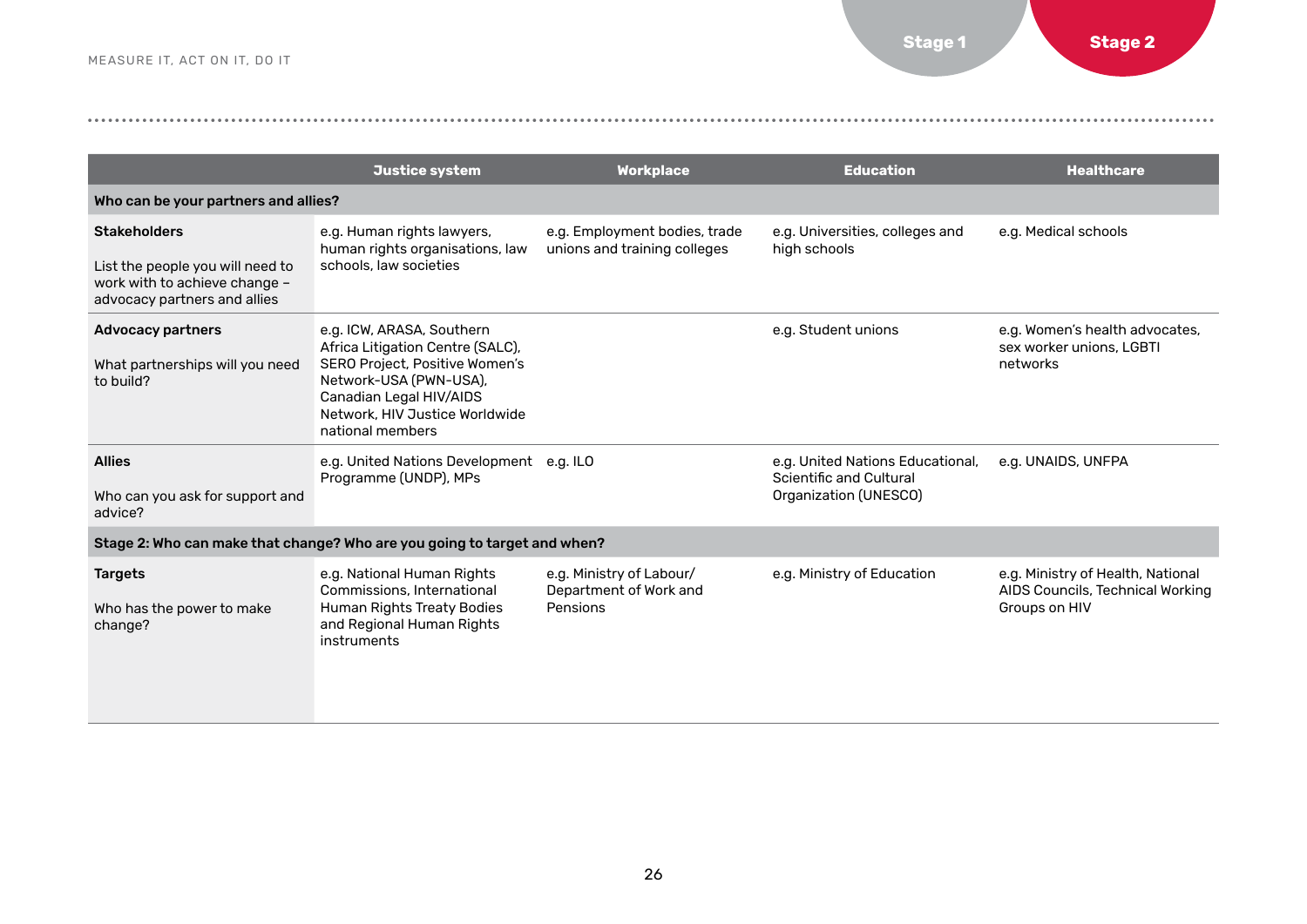|                                                                                                                                                                                       | Justice system                                                                                                              | <b>Workplace</b>                             | <b>Education</b>                        | <b>Healthcare</b>                                                              |
|---------------------------------------------------------------------------------------------------------------------------------------------------------------------------------------|-----------------------------------------------------------------------------------------------------------------------------|----------------------------------------------|-----------------------------------------|--------------------------------------------------------------------------------|
| <b>Opportunities</b><br>What national processes are<br>open for influence? e.g. National<br>Strategic Plan is up for review/<br>your country is due to report to<br><b>CEDAW</b>      | e.g. UPR; African Charter on<br>Human and People's Rights;<br>Kenya's HIV/AIDS Tribunal; draft<br>legislation/ legal reform | e.g. Human Rights Committee;<br>AICHR; CESCR | e.g. UNESCO Global Monitoring<br>Report | e.g. National Strategic Plan<br>target setting; World Health<br>Assembly; CABs |
| Map the key advocacy spaces<br>at national and regional level at<br>which data from the report can<br>be raised, shared or submitted<br>as evidence                                   |                                                                                                                             |                                              |                                         |                                                                                |
| Include key dates of events and<br>mechanisms if known                                                                                                                                |                                                                                                                             |                                              |                                         |                                                                                |
| How?                                                                                                                                                                                  |                                                                                                                             |                                              |                                         |                                                                                |
| What is the message?                                                                                                                                                                  |                                                                                                                             |                                              |                                         |                                                                                |
| Who will deliver the message?<br>Which of your champions are<br>open to this issue? e.g. you<br>know an MP on the Education<br>Committee/you have a<br>connection to a medical school |                                                                                                                             |                                              |                                         |                                                                                |
| What resources will you need?                                                                                                                                                         |                                                                                                                             |                                              |                                         |                                                                                |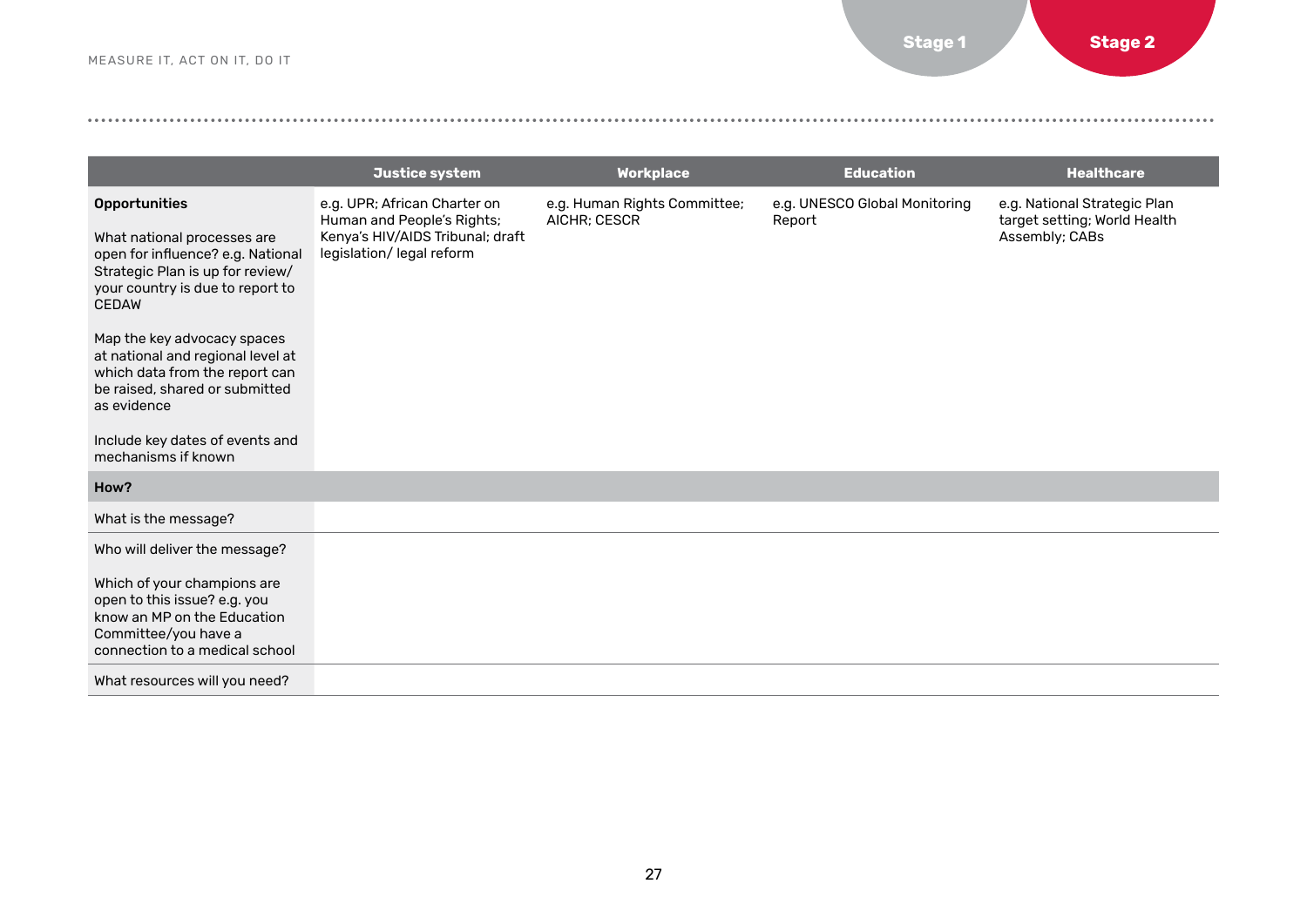## <span id="page-27-0"></span>**Further reading**

#### **JUSTICE**

#### UNAIDS (2019) Act To Change Laws That Discriminate.

[https://www.unaids.org/sites/default/files/media\\_asset/2019\\_](https://www.unaids.org/sites/default/files/media_asset/2019_ZeroDiscrimination_Brochure_en.pdf) [ZeroDiscrimination\\_Brochure\\_en.pdf](https://www.unaids.org/sites/default/files/media_asset/2019_ZeroDiscrimination_Brochure_en.pdf)

HIV Justice Network (2019) Advancing HIV Justice 3: Growing the Global Movement Against HIV Criminalisation. Available in English, French, Russian, Spanish.<http://www.hivjustice.net/advancing3/>

#### WORKPLACE

GNP+ (2018) Evidence Brief: HIV Stigma and Discrimination in the World of Work: Findings from the People Living with HIV Stigma Index.

[https://www.ilo.org/wcmsp5/groups/public/---dgreports/---dcomm/](https://www.ilo.org/wcmsp5/groups/public/---dgreports/---dcomm/documents/publication/wcms_635293.pdf) [documents/publication/wcms\\_635293.pdf](https://www.ilo.org/wcmsp5/groups/public/---dgreports/---dcomm/documents/publication/wcms_635293.pdf)

#### ILO (2010) Toolkit for Trade Unions on HIV and AIDS. Booklet 2: Respect for rights: the key to labour and workplace responses.

[https://www.ilo.org/wcmsp5/groups/public/---ed\\_dialogue/---actrav/](https://www.ilo.org/wcmsp5/groups/public/---ed_dialogue/---actrav/documents/publication/wcms_154431.pdf) [documents/publication/wcms\\_154431.pdf](https://www.ilo.org/wcmsp5/groups/public/---ed_dialogue/---actrav/documents/publication/wcms_154431.pdf)

#### EDUCATION

UNESCO (2008) HIV and AIDS and supportive learning environments. <https://unesdoc.unesco.org/ark:/48223/pf0000146122>

#### HEALTHCARE

UNAIDS (2017) Confronting discrimination Overcoming HIV-related stigma and discrimination in healthcare settings and beyond.

[https://www.unaids.org/sites/default/files/media\\_asset/confronting](https://www.unaids.org/sites/default/files/media_asset/confronting-discrimination_en.pdf)[discrimination\\_en.pdf](https://www.unaids.org/sites/default/files/media_asset/confronting-discrimination_en.pdf)

UNAIDS (2017) Background Note: Zero Discrimination in Health Settings.

[https://www.unaids.org/sites/default/files/media\\_asset/20171117\\_UNAIDS\\_](https://www.unaids.org/sites/default/files/media_asset/20171117_UNAIDS_PCB41_Zero_discrimination-health-care-settings_17.27_EN.PDF) [PCB41\\_Zero\\_discrimination-health-care-settings\\_17.27\\_EN.PDF](https://www.unaids.org/sites/default/files/media_asset/20171117_UNAIDS_PCB41_Zero_discrimination-health-care-settings_17.27_EN.PDF)

HUMAN RIGHTS ADVOCACY

Global Partnership for Action to Eliminate all forms of HIV-related Stigma and Discrimination. [https://www.unaids.org/sites/default/files/media\\_](https://www.unaids.org/sites/default/files/media_asset/global-partnership-hiv-stigma-discrimination_en.pdf) [asset/global-partnership-hiv-stigma-discrimination\\_en.pdf](https://www.unaids.org/sites/default/files/media_asset/global-partnership-hiv-stigma-discrimination_en.pdf)

#### UNAIDS (2018) Miles to Go: closing gaps, breaking barriers, righting injustices. Global AIDS Update 2018. <https://www.unaids.org/en/resources/documents/2018/global-aids-update>

UN Human Rights Council Participation in the Reporting Process: Guidelines for NGOs. [http://ccprcentre.org/files/media/NGO\\_Guidelines\\_](http://ccprcentre.org/files/media/NGO_Guidelines_English1.pdf) [English1.pdf](http://ccprcentre.org/files/media/NGO_Guidelines_English1.pdf)

The Role of Civil Society Organizations in Monitoring the Global AIDS Response.<https://www.ncbi.nlm.nih.gov/pmc/articles/PMC5706462/>

PLHIV STIGMA INDEX

PLHIV Stigma Index https://www.stigmaindex.org/

Measuring intersecting stigma among key populations living with HIV: implementing the people living with HIV Stigma Index 2.0. <https://www.ncbi.nlm.nih.gov/pmc/articles/PMC6055043/>